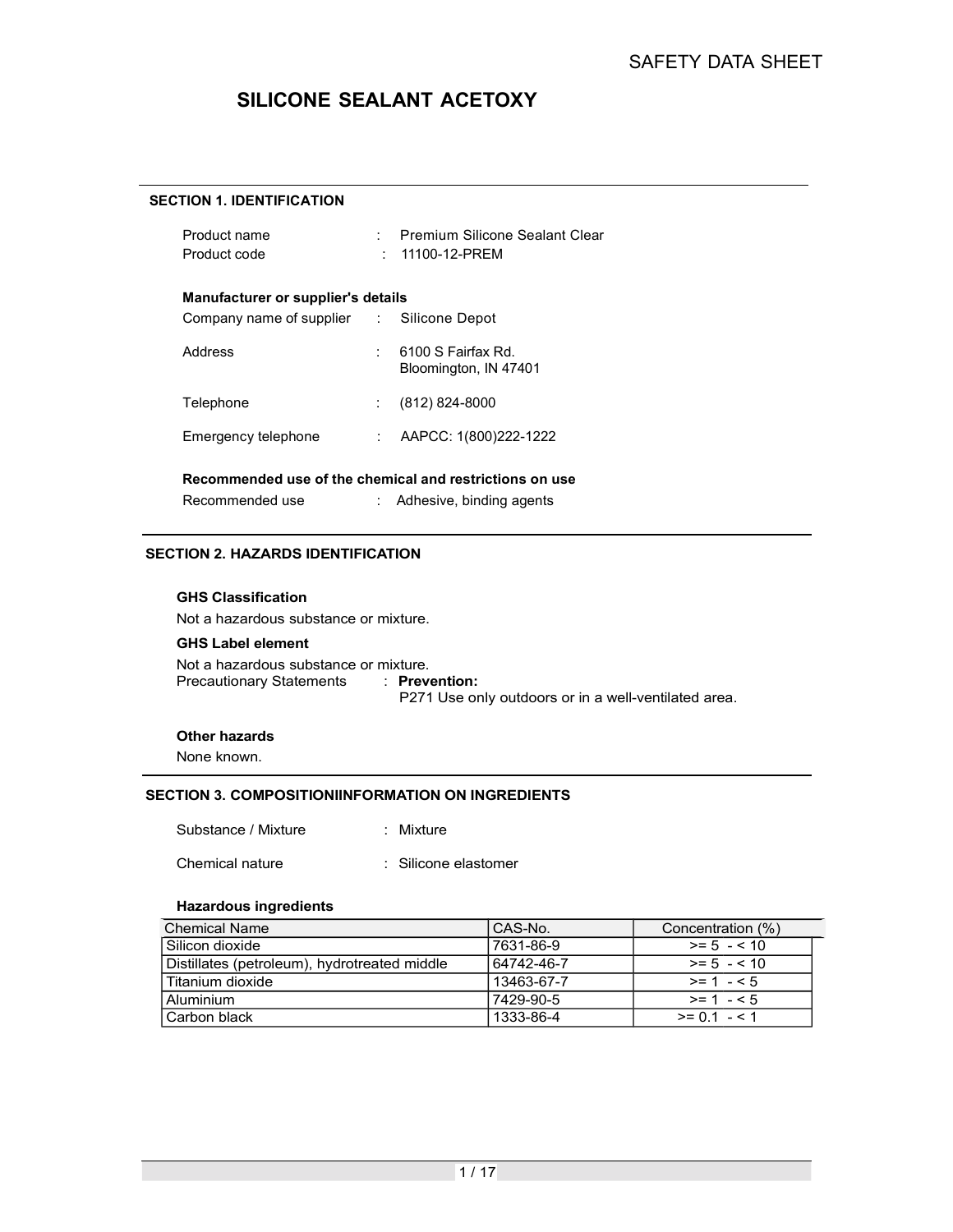# SILICONE SEALANT ACETOXY

| Version<br><b>Revised Date:</b><br>1.0<br>05/07/2019 | MSDS No.:<br>1373684-00001 | Date of last issue: 05/07/2019<br>Date of first issue: 02/25/2015 |
|------------------------------------------------------|----------------------------|-------------------------------------------------------------------|
| <b>OFOTION 4 FIDOT AID MEAQUREQ</b>                  |                            |                                                                   |

#### SECTION 4. FIRST AID MEASURES

|              |                                                                         |                                                                                 | <b>SAFETY DATA SHEET</b>                                                                               |
|--------------|-------------------------------------------------------------------------|---------------------------------------------------------------------------------|--------------------------------------------------------------------------------------------------------|
|              | SILICONE SEALANT ACETOXY                                                |                                                                                 |                                                                                                        |
|              |                                                                         |                                                                                 |                                                                                                        |
| sion         | <b>Revised Date:</b><br>05/07/2019                                      | MSDS No.:<br>1373684-00001                                                      | Date of last issue: 05/07/2019<br>Date of first issue: 02/25/2015                                      |
|              |                                                                         |                                                                                 |                                                                                                        |
|              | <b>CTION 4. FIRST AID MEASURES</b>                                      |                                                                                 |                                                                                                        |
| If inhaled   |                                                                         | : If inhaled, remove to fresh air.                                              | Get medical attention if symptoms occur.                                                               |
|              | In case of skin contact                                                 |                                                                                 | : Wash with water and soap as a precaution.<br>Get medical attention if symptoms occur.                |
|              | In case of eye contact                                                  |                                                                                 | : Flush eyes with water as a precaution.<br>Get medical attention if irritation develops and persists. |
| If swallowed |                                                                         | Get medical attention if symptoms<br>water.                                     | : If swallowed, DO NOT induce vomiting.<br>occur. Rinse mouth thoroughly with                          |
| and delayed  | Most important symptoms<br>and effects, both acute                      | : None known.                                                                   |                                                                                                        |
|              | Protection of first-aiders                                              |                                                                                 | : No special precautions are necessary for first aid                                                   |
|              | responders. Notes to physician: Treat symptomatically and supportively. |                                                                                 |                                                                                                        |
|              | <b>CTION 5. FIRE-FIGHTING MEASURES</b>                                  |                                                                                 |                                                                                                        |
|              | Suitable extinguishing media                                            | : Water spray<br>Alcohol-resistant<br>foam Dry chemical<br>Carbon dioxide (CO2) |                                                                                                        |
| Unsuitable   | extinguishing media                                                     | None known.                                                                     |                                                                                                        |

#### SECTION 5. FIRE-FIGHTING MEASURES

| Suitable extinguishing media                      |    | : Water spray<br>Alcohol-resistant<br>foam Dry chemical<br>Carbon dioxide (CO2)                                                                                                                                                                         |
|---------------------------------------------------|----|---------------------------------------------------------------------------------------------------------------------------------------------------------------------------------------------------------------------------------------------------------|
| Unsuitable<br>extinguishing media                 |    | None known.                                                                                                                                                                                                                                             |
| Specific hazards during<br>fire fighting          |    | Exposure to combustion products may be a hazard to health.                                                                                                                                                                                              |
| Hazardous combustion<br>prod-ucts                 |    | Carbon<br>oxides Silicon<br>oxides<br>Formaldehyde<br>Metal oxides                                                                                                                                                                                      |
| Specific extinguishing<br>meth-ods                | t. | Use extinguishing measures that are appropriate to local<br>cir- cumstances and the surrounding environment.<br>Use water spray to cool unopened containers.<br>Remove undamaged containers from fire area if it is safe to<br>do so.<br>Evacuate area. |
| Special protective<br>equipment for fire-fighters |    | : Wear self-contained breathing apparatus for firefighting if<br>nec-essarv.                                                                                                                                                                            |
|                                                   |    | 2/17                                                                                                                                                                                                                                                    |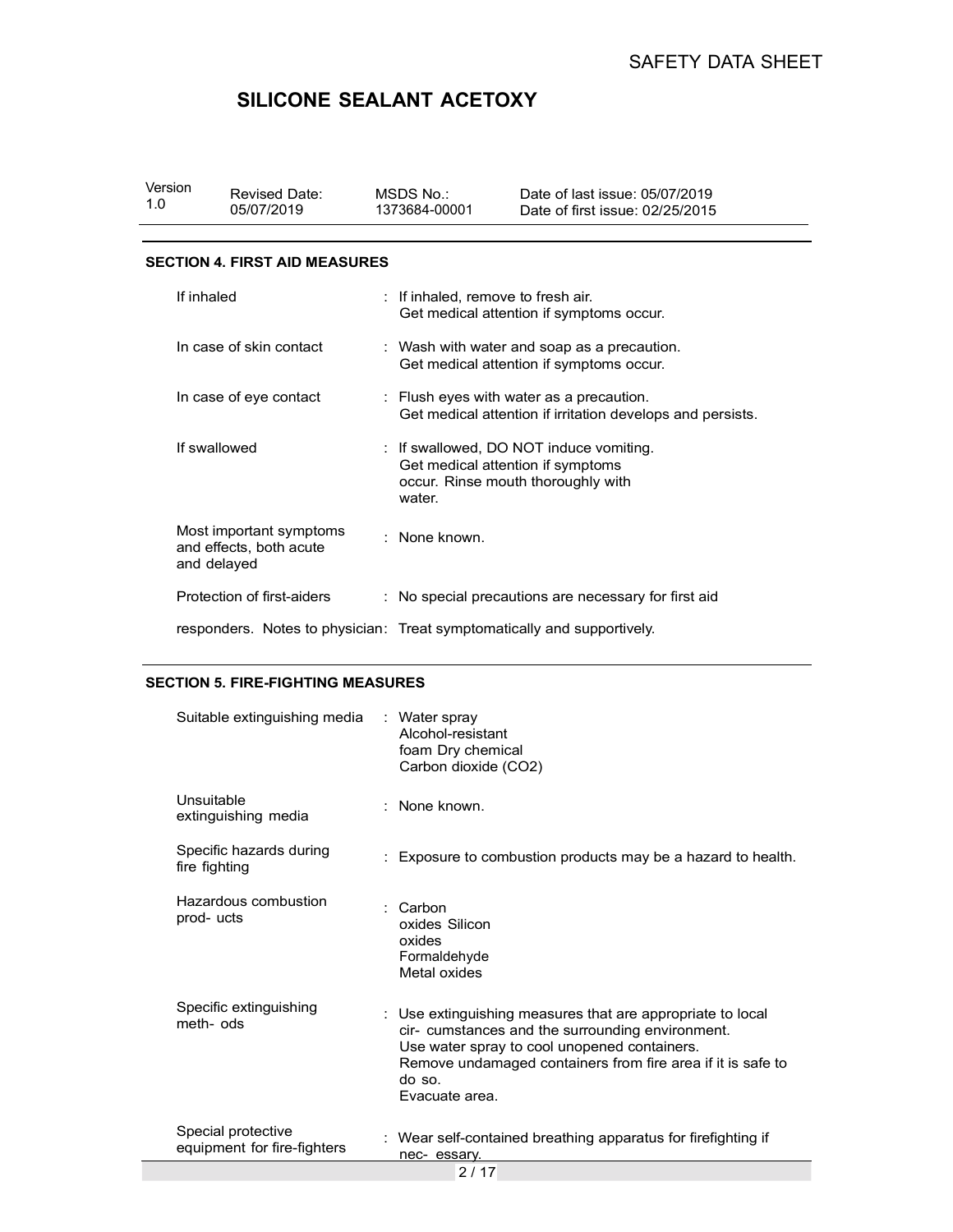# SILICONE SEALANT ACETOXY

Use personal protective equipment.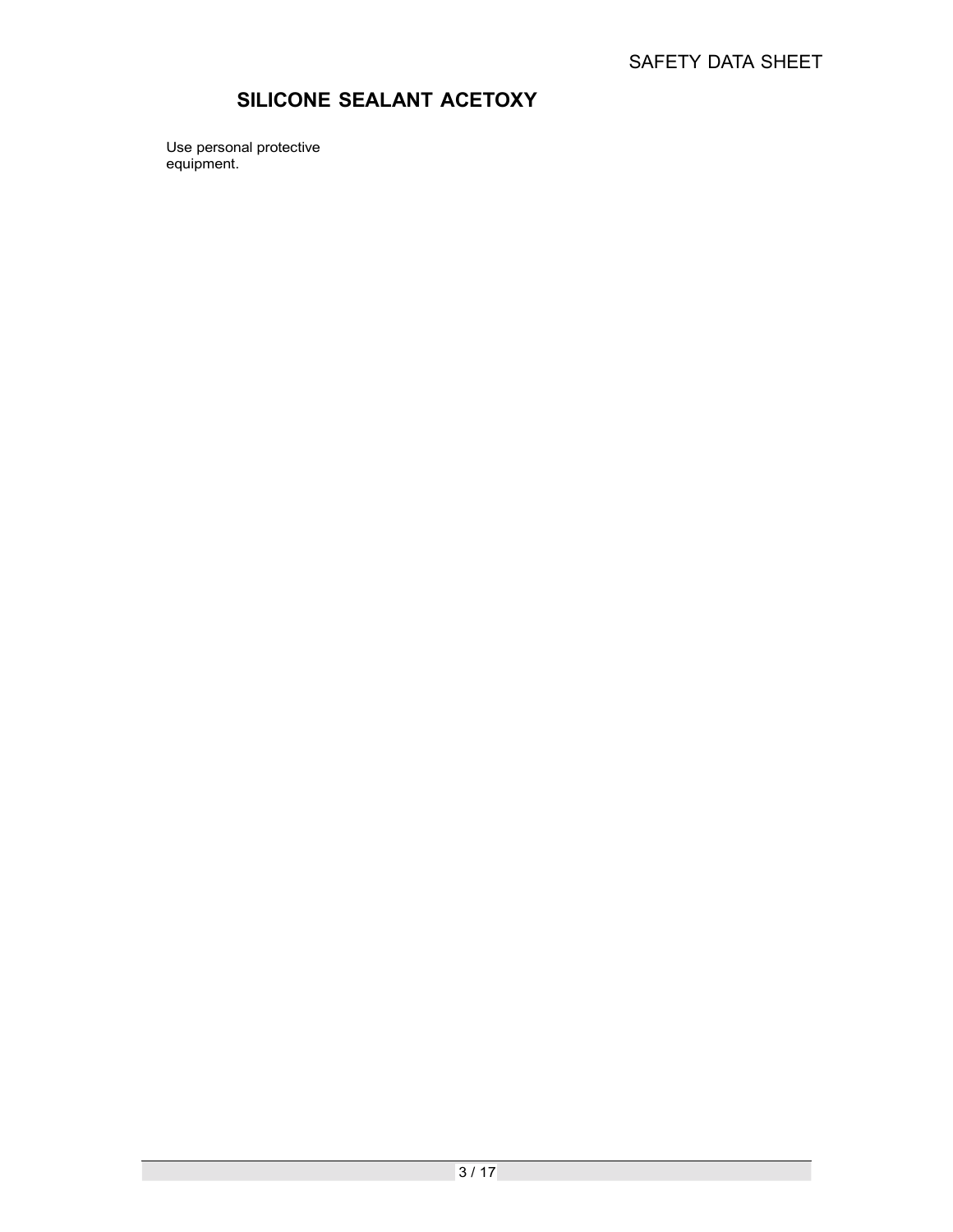| Version | <b>Revised Date:</b> | MSDS No       | Date of last issue: 05/07/2019  |
|---------|----------------------|---------------|---------------------------------|
| 1.0     | 05/07/2019           | 1373684-00001 | Date of first issue: 02/25/2015 |
|         |                      |               |                                 |

#### SECTION 6. ACCIDENTAL RELEASE MEASURES

| sion | <b>Revised Date:</b><br>05/07/2019                                            | MSDS No.:<br>Date of last issue: 05/07/2019<br>1373684-00001<br>Date of first issue: 02/25/2015                                                                                                                                                                                                                                                                                                                                                                                                                                                                                                                                                                        |
|------|-------------------------------------------------------------------------------|------------------------------------------------------------------------------------------------------------------------------------------------------------------------------------------------------------------------------------------------------------------------------------------------------------------------------------------------------------------------------------------------------------------------------------------------------------------------------------------------------------------------------------------------------------------------------------------------------------------------------------------------------------------------|
|      | <b>CTION 6. ACCIDENTAL RELEASE MEASURES</b>                                   |                                                                                                                                                                                                                                                                                                                                                                                                                                                                                                                                                                                                                                                                        |
|      | Personal precautions,<br>protec- tive equipment and<br>emer- gency procedures | Follow safe handling advice and personal protective<br>equip- ment recommendations.                                                                                                                                                                                                                                                                                                                                                                                                                                                                                                                                                                                    |
|      | Environmental precautions                                                     | Discharge into the environment must be avoided.<br>Prevent further leakage or spillage if safe to do so.<br>Retain and dispose of contaminated wash water.<br>Local authorities should be advised if significant<br>spillages cannot be contained.                                                                                                                                                                                                                                                                                                                                                                                                                     |
| up   | Methods and materials for<br>containment and cleaning                         | Soak up with inert absorbent material.<br>For large spills, provide diking or other appropriate contain-<br>ment to keep material from spreading. If diked material can<br>be pumped, store recovered material in appropriate<br>container. Clean up remaining materials from spill with<br>suitable absor- bent.<br>Local or national regulations may apply to releases and dis-<br>posal of this material, as well as those materials and items<br>employed in the cleanup of releases. You will need to<br>deter- mine which regulations are applicable.<br>Sections 13 and 15 of this SDS provide information regarding<br>certain local or national requirements. |
|      | <b>CTION 7. HANDLING AND STORAGE</b>                                          |                                                                                                                                                                                                                                                                                                                                                                                                                                                                                                                                                                                                                                                                        |
|      | <b>Technical measures</b>                                                     | : See Engineering measures under EXPOSURE<br>CONTROLS/PERSONAL PROTECTION section.                                                                                                                                                                                                                                                                                                                                                                                                                                                                                                                                                                                     |
|      | Local/Total ventilation                                                       | : Use only with adequate ventilation.                                                                                                                                                                                                                                                                                                                                                                                                                                                                                                                                                                                                                                  |
|      | Advice on safe handling                                                       | : Handle in accordance with good industrial hygiene and safety<br>practice.<br>Take care to prevent spills, waste and minimize release to<br>the environment.                                                                                                                                                                                                                                                                                                                                                                                                                                                                                                          |
|      | Conditions for safe storage                                                   | Keep in properly labeled containers.<br>Store in accordance with the particular pational requlations                                                                                                                                                                                                                                                                                                                                                                                                                                                                                                                                                                   |

#### SECTION 7. HANDLING AND STORAGE

|                                                                                                 | suitable absor- bent.                                                                                                                                         | certain local or national requirements. | ment to keep material from spreading. If diked material can<br>be pumped, store recovered material in appropriate<br>container. Clean up remaining materials from spill with<br>Local or national regulations may apply to releases and dis-<br>posal of this material, as well as those materials and items<br>employed in the cleanup of releases. You will need to<br>deter- mine which regulations are applicable.<br>Sections 13 and 15 of this SDS provide information regarding |       |  |  |  |
|-------------------------------------------------------------------------------------------------|---------------------------------------------------------------------------------------------------------------------------------------------------------------|-----------------------------------------|----------------------------------------------------------------------------------------------------------------------------------------------------------------------------------------------------------------------------------------------------------------------------------------------------------------------------------------------------------------------------------------------------------------------------------------------------------------------------------------|-------|--|--|--|
| CTION 7. HANDLING AND STORAGE                                                                   |                                                                                                                                                               |                                         |                                                                                                                                                                                                                                                                                                                                                                                                                                                                                        |       |  |  |  |
| Technical measures                                                                              | : See Engineering measures under EXPOSURE<br>CONTROLS/PERSONAL PROTECTION section.                                                                            |                                         |                                                                                                                                                                                                                                                                                                                                                                                                                                                                                        |       |  |  |  |
| Local/Total ventilation                                                                         | : Use only with adequate ventilation.                                                                                                                         |                                         |                                                                                                                                                                                                                                                                                                                                                                                                                                                                                        |       |  |  |  |
| Advice on safe handling                                                                         | : Handle in accordance with good industrial hygiene and safety<br>practice.<br>Take care to prevent spills, waste and minimize release to<br>the environment. |                                         |                                                                                                                                                                                                                                                                                                                                                                                                                                                                                        |       |  |  |  |
| Conditions for safe storage                                                                     |                                                                                                                                                               | Keep in properly labeled containers.    | Store in accordance with the particular national regulations.                                                                                                                                                                                                                                                                                                                                                                                                                          |       |  |  |  |
| Materials to avoid                                                                              |                                                                                                                                                               | Strong oxidizing agents                 | Do not store with the following product types:                                                                                                                                                                                                                                                                                                                                                                                                                                         |       |  |  |  |
| CTION 8. EXPOSURE CONTROLSIPERSONAL PROTECTION<br>Ingredients with workplace control parameters |                                                                                                                                                               |                                         |                                                                                                                                                                                                                                                                                                                                                                                                                                                                                        |       |  |  |  |
| Ingredients                                                                                     | CAS-No.                                                                                                                                                       | Value type<br>(Form of<br>exposure)     | Control parame-<br>ters / Permissible<br>concentration                                                                                                                                                                                                                                                                                                                                                                                                                                 | Basis |  |  |  |

#### SECTION 8. EXPOSURE CONTROLSIPERSONAL PROTECTION

## Ingredients with workplace control parameters

| Ingredients | CAS-No. | Value type<br>(Form of | ್ಲ <b>ontrol</b> parame-<br>/ Permissible<br>ters / | <b>Basis</b> |
|-------------|---------|------------------------|-----------------------------------------------------|--------------|
|             |         | exposure)              | concentration                                       |              |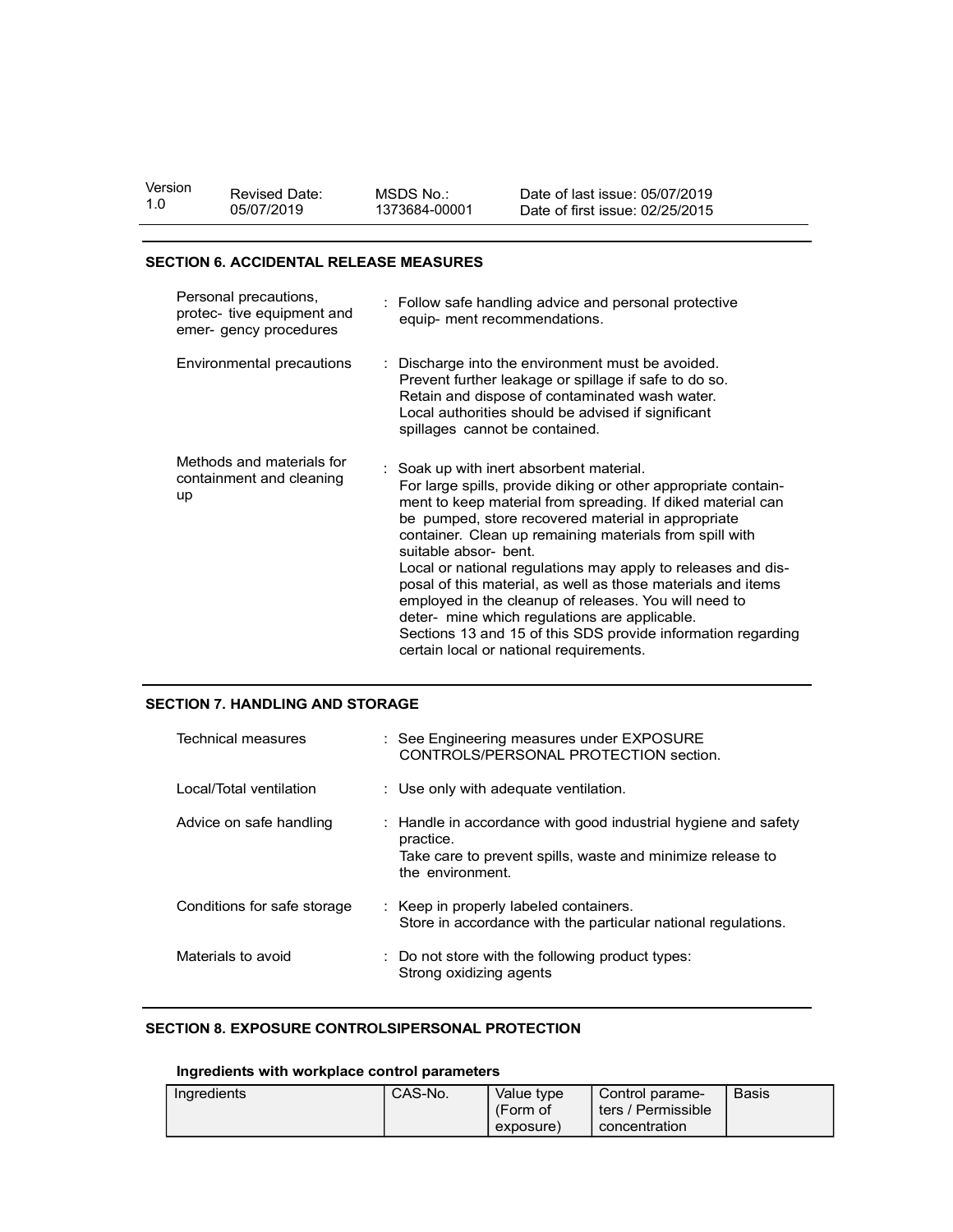| Version<br><b>Revised Date:</b><br>1.0<br>05/07/2019 | MSDS No.:<br>1373684-00001 |                                | Date of last issue: 05/07/2019<br>Date of first issue: 02/25/2015                                                                                                                                                                                                                                                                                                                                                          |                                      |
|------------------------------------------------------|----------------------------|--------------------------------|----------------------------------------------------------------------------------------------------------------------------------------------------------------------------------------------------------------------------------------------------------------------------------------------------------------------------------------------------------------------------------------------------------------------------|--------------------------------------|
| Silicon dioxide                                      | 7631-86-9                  | TWA (Dust)                     | 20 Million partic-<br>les per cubic<br>foot (Silica)                                                                                                                                                                                                                                                                                                                                                                       | OSHA Z-3                             |
|                                                      |                            | TWA (Dust)                     | 80 mg/m3<br>/ %SiO2<br>(Silica)                                                                                                                                                                                                                                                                                                                                                                                            | OSHA Z-3                             |
|                                                      |                            | <b>TWA</b>                     | $6$ mg/m $3$                                                                                                                                                                                                                                                                                                                                                                                                               | <b>NIOSH REL</b>                     |
| Distillates (petroleum),<br>hydrotreated middle      | 64742-46-7                 | TWA (Mist)                     | (Silica)<br>$5$ mg/m $3$                                                                                                                                                                                                                                                                                                                                                                                                   | OSHA Z-1                             |
|                                                      |                            | TWA (Mist)                     | $5$ mg/m $3$                                                                                                                                                                                                                                                                                                                                                                                                               | OSHA P0                              |
|                                                      |                            | TWA (Mist)<br>ST (Mist)        | 5 mg/m3                                                                                                                                                                                                                                                                                                                                                                                                                    | <b>NIOSH REL</b><br><b>NIOSH REL</b> |
| Titanium dioxide                                     | 13463-67-7                 | TWA (total<br>dust)            | 10 mg/m3<br>$15 \text{ mg/m}$                                                                                                                                                                                                                                                                                                                                                                                              | OSHA Z-1                             |
|                                                      |                            | <b>TWA</b>                     | 10 mg/m3<br>(Titanium dioxide)                                                                                                                                                                                                                                                                                                                                                                                             | <b>ACGIH</b>                         |
| Aluminium                                            | 7429-90-5                  | TWA (Res-<br>pirable)          | $5$ mg/m $3$                                                                                                                                                                                                                                                                                                                                                                                                               | <b>NIOSH REL</b>                     |
|                                                      |                            | TWA (total)                    | 10 mg/m3                                                                                                                                                                                                                                                                                                                                                                                                                   | <b>NIOSH REL</b>                     |
|                                                      |                            | TWA (total<br>dust)            | 15 mg/m3<br>(Aluminum)                                                                                                                                                                                                                                                                                                                                                                                                     | OSHA Z-1                             |
|                                                      |                            | TWA (respir-<br>able fraction) | $5 \text{ mg/m}$<br>(Aluminum)                                                                                                                                                                                                                                                                                                                                                                                             | OSHA Z-1                             |
|                                                      |                            | TWA (pyro<br>powders)          | $5$ mg/m $3$<br>(Aluminum)                                                                                                                                                                                                                                                                                                                                                                                                 | <b>NIOSH REL</b>                     |
|                                                      |                            | TWA (Res-<br>pirable frac-     | 1 mg/m $3$<br>(Aluminum)                                                                                                                                                                                                                                                                                                                                                                                                   | <b>ACGIH</b>                         |
| Carbon black                                         | 1333-86-4                  | tion)<br><b>TWA</b>            | $3.5 \text{ mg/m}$                                                                                                                                                                                                                                                                                                                                                                                                         | <b>NIOSH REL</b>                     |
|                                                      |                            | <b>TWA</b>                     | $3.5 \text{ mg/m}$ 3                                                                                                                                                                                                                                                                                                                                                                                                       | OSHA Z-1                             |
|                                                      |                            | TWA (Inhal-<br>able fraction)  | $\frac{3}{3}$ mg/m3                                                                                                                                                                                                                                                                                                                                                                                                        | <b>ACGIH</b>                         |
| <b>Engineering measures</b>                          | $10$ ).                    |                                | Processing may form hazardous compounds (see section<br>Ensure adequate ventilation, especially in confined<br>areas. Minimize workplace exposure concentrations.<br>Dust formation may be relevant in the processing of this<br>product. In addition to substance-specific OELs, general                                                                                                                                  |                                      |
|                                                      | inhalable particles.       |                                | limi- tations of concentrations of particulates in the air at<br>work- places have to be considered in workplace risk<br>assessment. Relevant limits include: OSHA PEL for<br>Particulates Not Oth- erwise Regulated of 15 mg/m3 - total<br>dust, 5 mg/m3 - respir- able fraction; and ACGIH TWA for<br>Particles (insoluble or poorly soluble) Not Otherwise<br>Specified of 3 mg/m3 - respir- able particles, 10 mg/m3 - |                                      |
| Personal protective equipment                        |                            |                                |                                                                                                                                                                                                                                                                                                                                                                                                                            |                                      |
| Respiratory protection                               |                            |                                | General and local exhaust ventilation is recommended to<br>maintain vapor exposures below recommended limits.                                                                                                                                                                                                                                                                                                              |                                      |

#### Personal protective equipment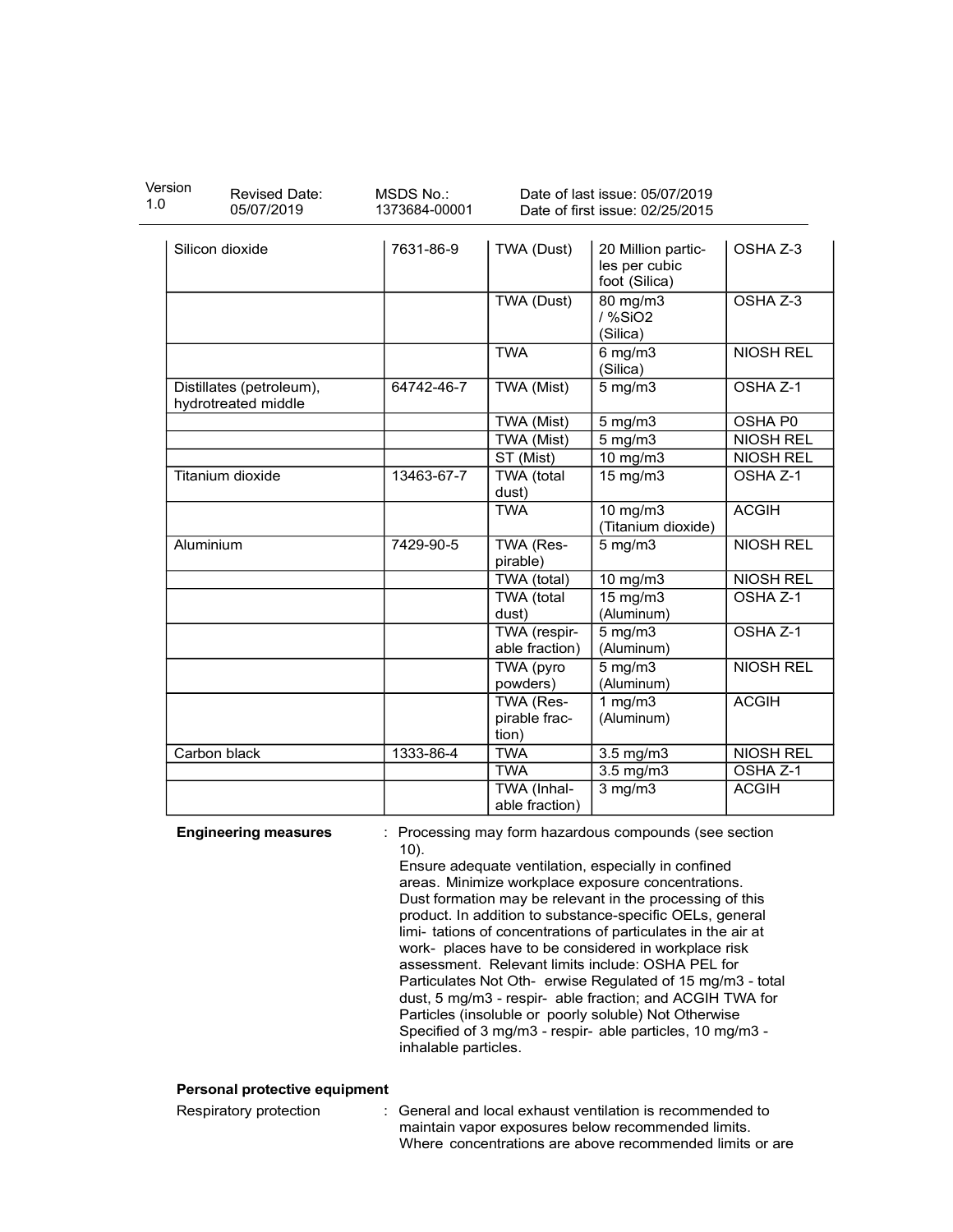| Version<br>1.0          | <b>Revised Date:</b><br>05/07/2019                 | MSDS No.:<br>1373684-00001                                            | Date of last issue: 05/07/2019<br>Date of first issue: 02/25/2015                                                                                                                                                                                                                                                                                                                                                                                                                                                         |  |  |  |  |
|-------------------------|----------------------------------------------------|-----------------------------------------------------------------------|---------------------------------------------------------------------------------------------------------------------------------------------------------------------------------------------------------------------------------------------------------------------------------------------------------------------------------------------------------------------------------------------------------------------------------------------------------------------------------------------------------------------------|--|--|--|--|
|                         |                                                    |                                                                       | unknown, appropriate respiratory protection should be worn.<br>Follow OSHA respirator regulations (29 CFR 1910.134) and<br>use NIOSH/MSHA approved respirators. Protection<br>provided by air purifying respirators against exposure to<br>any hazardous chemical is limited. Use a positive pressure<br>air supplied respirator if there is any potential for<br>uncontrolled release, exposure levels are unknown, or any<br>other circumstance where air purifying respirators may not<br>provide adequate protection. |  |  |  |  |
| Hand protection         |                                                    |                                                                       |                                                                                                                                                                                                                                                                                                                                                                                                                                                                                                                           |  |  |  |  |
| Remarks                 |                                                    |                                                                       | : Wash hands before breaks and at the end of                                                                                                                                                                                                                                                                                                                                                                                                                                                                              |  |  |  |  |
| workday. Eye protection |                                                    | : Wear the following personal protective equipment:<br>Safety glasses |                                                                                                                                                                                                                                                                                                                                                                                                                                                                                                                           |  |  |  |  |
|                         | Skin and body protection                           |                                                                       | : Skin should be washed after contact.                                                                                                                                                                                                                                                                                                                                                                                                                                                                                    |  |  |  |  |
| Hygiene measures        |                                                    | quire added precautions.                                              | Ensure that eye flushing systems and safety showers are<br>located close to the working place.<br>When using do not eat, drink or smoke.<br>Wash contaminated clothing before re-use.<br>These precautions are for room temperature handling. Use at<br>elevated temperature or aerosol/spray applications may re-                                                                                                                                                                                                        |  |  |  |  |
|                         | <b>SECTION 9. PHYSICAL AND CHEMICAL PROPERTIES</b> |                                                                       |                                                                                                                                                                                                                                                                                                                                                                                                                                                                                                                           |  |  |  |  |
| Appearance              |                                                    | : paste                                                               |                                                                                                                                                                                                                                                                                                                                                                                                                                                                                                                           |  |  |  |  |
| Color                   |                                                    |                                                                       | : in accordance with the product description                                                                                                                                                                                                                                                                                                                                                                                                                                                                              |  |  |  |  |
| Odor                    |                                                    | : Acetic acid                                                         |                                                                                                                                                                                                                                                                                                                                                                                                                                                                                                                           |  |  |  |  |
| Odor Threshold          |                                                    | : No data available                                                   |                                                                                                                                                                                                                                                                                                                                                                                                                                                                                                                           |  |  |  |  |
| pH                      |                                                    | : Not applicable                                                      |                                                                                                                                                                                                                                                                                                                                                                                                                                                                                                                           |  |  |  |  |
|                         | Melting point/freezing point                       | : No data available                                                   |                                                                                                                                                                                                                                                                                                                                                                                                                                                                                                                           |  |  |  |  |
| boiling range           | Initial boiling point and                          | : Not applicable                                                      |                                                                                                                                                                                                                                                                                                                                                                                                                                                                                                                           |  |  |  |  |

## SECTION 9. PHYSICAL AND CHEMICAL PROPERTIES

| Hygiene measures                                 | : Ensure that eye flushing systems and safety showers are<br>located close to the working place.<br>When using do not eat, drink or smoke.                                                         |
|--------------------------------------------------|----------------------------------------------------------------------------------------------------------------------------------------------------------------------------------------------------|
|                                                  | Wash contaminated clothing before re-use.<br>These precautions are for room temperature handling. Use at<br>elevated temperature or aerosol/spray applications may re-<br>quire added precautions. |
| <b>CTION 9. PHYSICAL AND CHEMICAL PROPERTIES</b> |                                                                                                                                                                                                    |
| Appearance                                       | : paste                                                                                                                                                                                            |
| Color                                            | in accordance with the product description                                                                                                                                                         |
| Odor                                             | : Acetic acid                                                                                                                                                                                      |
| <b>Odor Threshold</b>                            | : No data available                                                                                                                                                                                |
| рH                                               | : Not applicable                                                                                                                                                                                   |
| Melting point/freezing point                     | : No data available                                                                                                                                                                                |
| Initial boiling point and<br>boiling range       | Not applicable                                                                                                                                                                                     |
| Flash point                                      | >100 °C<br>Method: closed cup                                                                                                                                                                      |
| Evaporation rate                                 | : Not applicable                                                                                                                                                                                   |
| Flammability (solid, gas)                        | : Not classified as a flammability                                                                                                                                                                 |
| hazard Upper explosion limit                     | : No data available                                                                                                                                                                                |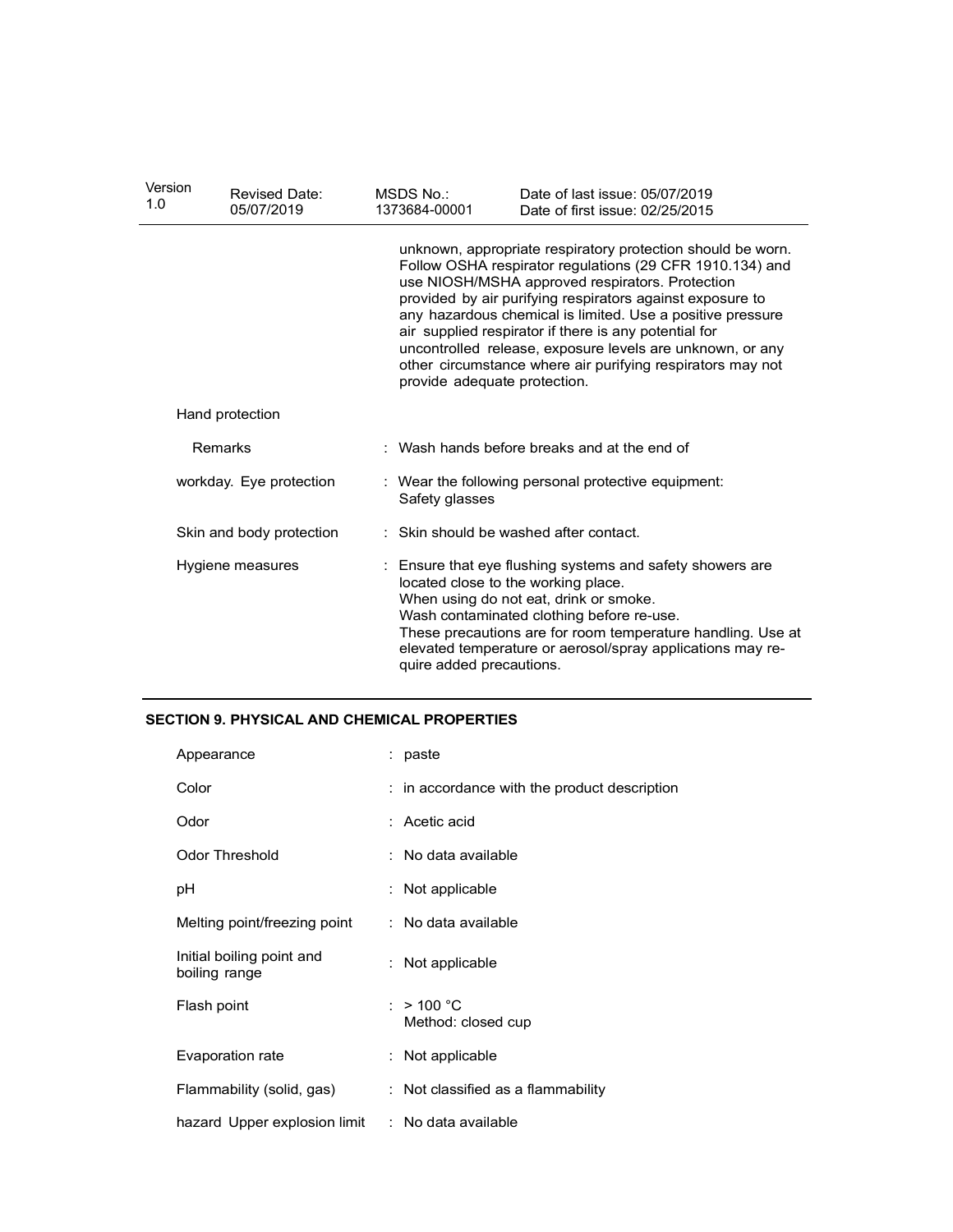| Version<br>1.0                      | Revised Date:<br>05/07/2019                                                       |                  | MSDS No.:<br>1373684-00001                      | Date of last issue: 05/07/2019<br>Date of first issue: 02/25/2015                                                                                        |  |
|-------------------------------------|-----------------------------------------------------------------------------------|------------------|-------------------------------------------------|----------------------------------------------------------------------------------------------------------------------------------------------------------|--|
|                                     | Lower explosion limit                                                             |                  | : No data available                             |                                                                                                                                                          |  |
|                                     | Vapor pressure                                                                    | : Not applicable |                                                 |                                                                                                                                                          |  |
|                                     | Relative vapor density                                                            |                  | : No data available                             |                                                                                                                                                          |  |
|                                     | Relative density                                                                  |                  | : 1.007                                         |                                                                                                                                                          |  |
|                                     | Solubility(ies)<br>Water solubility<br>Partition coefficient:<br>n- octanol/water |                  | : No data available                             |                                                                                                                                                          |  |
|                                     |                                                                                   |                  | : No data available                             |                                                                                                                                                          |  |
| Autoignition temperature            |                                                                                   |                  | : No data                                       |                                                                                                                                                          |  |
| available Decomposition temperature |                                                                                   |                  | No<br>÷                                         |                                                                                                                                                          |  |
|                                     | data available                                                                    |                  |                                                 |                                                                                                                                                          |  |
|                                     | Viscosity<br>Viscosity, dynamic                                                   |                  | : Not applicable                                |                                                                                                                                                          |  |
|                                     | <b>Explosive properties</b>                                                       |                  | : Not explosive                                 |                                                                                                                                                          |  |
|                                     | Oxidizing properties                                                              |                  | : The substance or mixture is not classified as |                                                                                                                                                          |  |
|                                     | oxidizing. Molecular weight                                                       |                  | : No data available                             |                                                                                                                                                          |  |
|                                     | <b>SECTION 10. STABILITY AND REACTIVITY</b>                                       |                  |                                                 |                                                                                                                                                          |  |
|                                     | Reactivity                                                                        |                  |                                                 | : Not classified as a reactivity hazard.                                                                                                                 |  |
|                                     | Chemical stability                                                                |                  | : Stable under normal conditions.               |                                                                                                                                                          |  |
|                                     | Possibility of hazardous<br>reac-tions                                            |                  | hazardous compounds.                            | : Use at elevated temperatures may form highly<br>Can react with strong oxidizing agents.<br>Acetic acid is formed upon contact with water or humid air. |  |

#### SECTION 10. STABILITY AND REACTIVITY

| Oxidizing properties                   | : The substance or mixture is not classified as                                                                                                                                                                                                                                                                                                                                                                                                                                               |
|----------------------------------------|-----------------------------------------------------------------------------------------------------------------------------------------------------------------------------------------------------------------------------------------------------------------------------------------------------------------------------------------------------------------------------------------------------------------------------------------------------------------------------------------------|
| oxidizing. Molecular weight            | : No data available                                                                                                                                                                                                                                                                                                                                                                                                                                                                           |
| TION 10. STABILITY AND REACTIVITY:     |                                                                                                                                                                                                                                                                                                                                                                                                                                                                                               |
| Reactivity                             | : Not classified as a reactivity hazard.                                                                                                                                                                                                                                                                                                                                                                                                                                                      |
| Chemical stability                     | : Stable under normal conditions.                                                                                                                                                                                                                                                                                                                                                                                                                                                             |
| Possibility of hazardous<br>reac-tions | Use at elevated temperatures may form highly<br>hazardous compounds.<br>Can react with strong oxidizing agents.<br>Acetic acid is formed upon contact with water or humid air.<br>When heated to temperatures above 150 °C (300 °F) in<br>the presence of air, trace quantities of formaldehyde may<br>be re-leased.<br>Adequate ventilation is required.<br>See OSHA formaldehyde standard, 29 CFR 1910.1048<br>Hazardous decomposition products will be formed at<br>elevated temperatures. |
| Conditions to avoid                    | : None known.                                                                                                                                                                                                                                                                                                                                                                                                                                                                                 |
| Incompatible materials                 | : Oxidizing                                                                                                                                                                                                                                                                                                                                                                                                                                                                                   |
|                                        |                                                                                                                                                                                                                                                                                                                                                                                                                                                                                               |
|                                        |                                                                                                                                                                                                                                                                                                                                                                                                                                                                                               |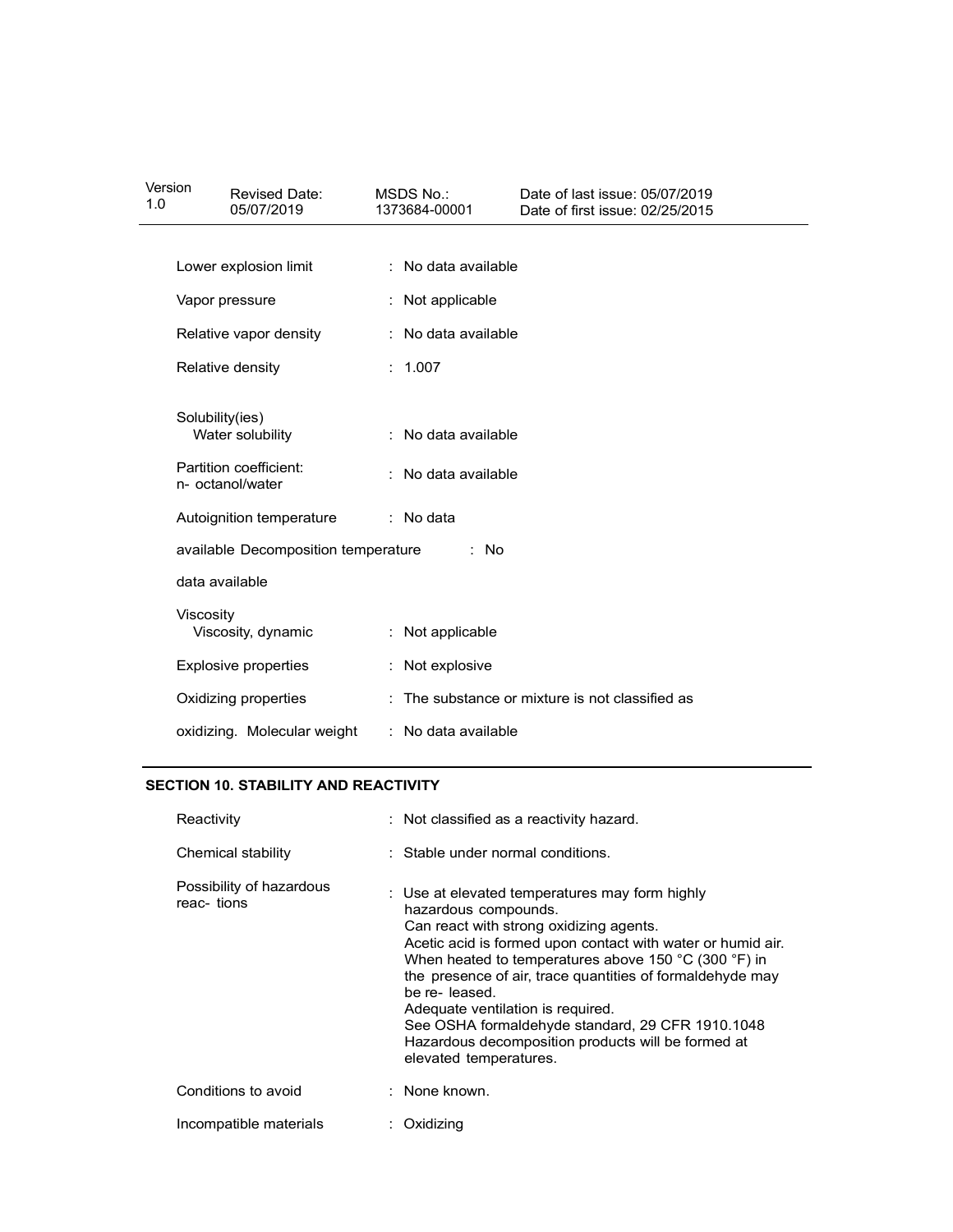agents Hazardous decomposition products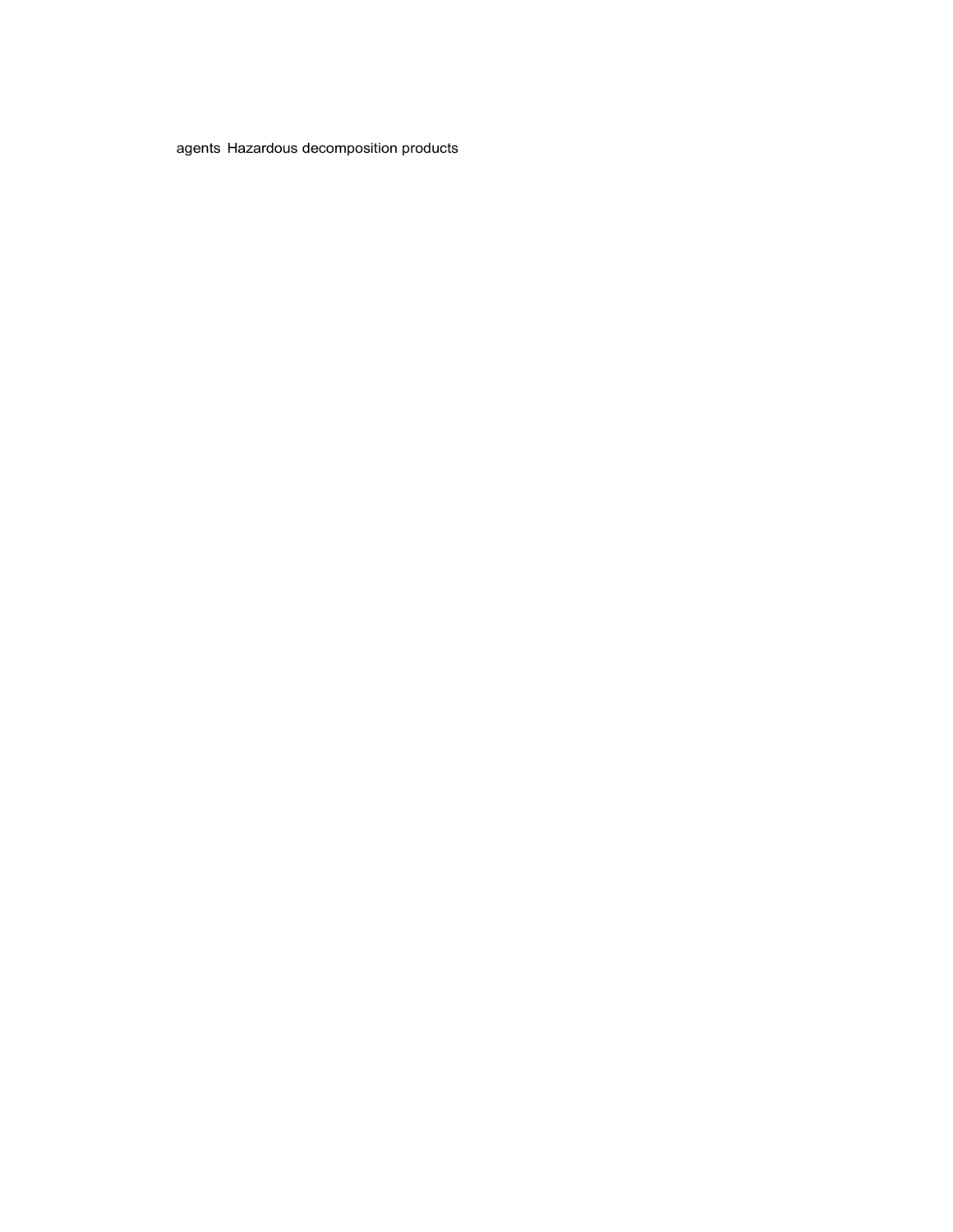| Version<br>Revised Date:<br>05/07/2019                               | MSDS No.:<br>Date of last issue: 05/07/2019<br>1373684-00001<br>Date of first issue: 02/25/2015                           |
|----------------------------------------------------------------------|---------------------------------------------------------------------------------------------------------------------------|
| Thermal decomposition                                                | : Formaldehyde                                                                                                            |
| SECTION 11. TOXICOLOGICAL INFORMATION                                |                                                                                                                           |
| Information on likely routes of exposure                             |                                                                                                                           |
| Skin<br>contact<br>Ingestion<br>Eye contact                          |                                                                                                                           |
| <b>Acute toxicity</b>                                                |                                                                                                                           |
| Not classified based on available information.<br>Product:           |                                                                                                                           |
| Acute inhalation toxicity                                            | : Acute toxicity estimate: > 10 mg/l<br>Exposure time: 4 h<br>Test atmosphere: dust/mist<br>Method: Calculation<br>method |
| Ingredients:                                                         |                                                                                                                           |
| Silicon dioxide:<br>Acute oral toxicity                              | : LD50 (Rat): > 3,300 mg/kg                                                                                               |
|                                                                      | Assessment: The substance or mixture has no acute oral tox-<br>icity                                                      |
|                                                                      | Remarks: Information taken from reference works and the<br>literature.                                                    |
| Acute inhalation toxicity                                            | : LC50 (Rat): > 2.08 mg/l<br>Exposure time: 4 h                                                                           |
|                                                                      | Test atmosphere: dust/mist<br>Assessment: The substance or mixture has no acute                                           |
|                                                                      | inhala- tion toxicity<br>Remarks: Information taken from reference works and the                                          |
|                                                                      | literature.                                                                                                               |
| Acute dermal toxicity                                                | : LD50 (Rabbit): > 5,000 mg/kg<br>Assessment: The substance or mixture has no acute dermal                                |
|                                                                      | toxicity<br>Remarks: Information taken from reference works and the<br>literature.                                        |
| Distillates (petroleum), hydrotreated middle:<br>Acute oral toxicity | : LD50 (Rat): > 5,000 mg/kg                                                                                               |
| Acute inhalation toxicity                                            | : LC50 (Rat): 1.78 mg/l                                                                                                   |
|                                                                      | Exposure time: 4 h<br>Test atmosphere: dust/mist                                                                          |
| Acute dermal toxicity                                                | : LD50 (Rat): > 2,000 mg/kg                                                                                               |
| <b>Titanium dioxide:</b>                                             |                                                                                                                           |

| Acute innalation toxicity                | $\therefore$ LG50 (Rat): 1.78 mg/l<br>Exposure time: 4 h<br>Test atmosphere: dust/mist |
|------------------------------------------|----------------------------------------------------------------------------------------|
| Acute dermal toxicity                    | : LD50 (Rat): $> 2,000$ mg/kg                                                          |
| Titanium dioxide:<br>Acute oral toxicity | : LD50 (Rat): $> 5,000$ mg/kg                                                          |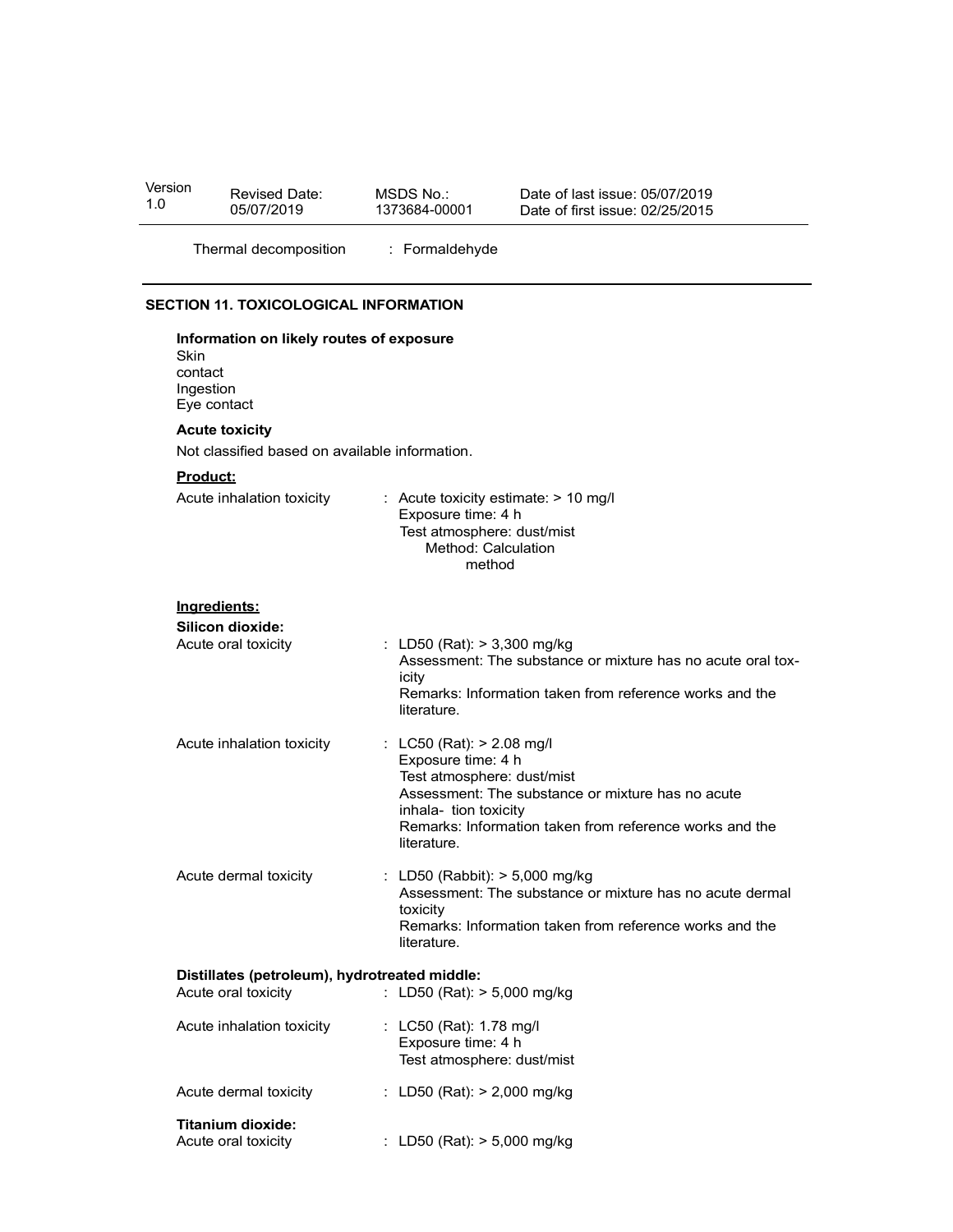| Version<br>1.0 | <b>Revised Date:</b><br>05/07/2019          | MSDS No.:<br>1373684-00001                                                                                                            | Date of last issue: 05/07/2019<br>Date of first issue: 02/25/2015 |
|----------------|---------------------------------------------|---------------------------------------------------------------------------------------------------------------------------------------|-------------------------------------------------------------------|
|                | Acute inhalation toxicity                   | : LC50 (Rat): > 6.82 mg/l<br>Exposure time: 4 h<br>Test atmosphere: dust/mist<br>tion toxicity                                        | Assessment: The substance or mixture has no acute inhala-         |
|                | Aluminium:<br>Acute oral toxicity           | : LD50 (Rat): > 5,000 mg/kg<br>Method: OECD Test Guideline<br>401                                                                     | Remarks: Based on data from similar materials                     |
|                | Acute inhalation toxicity                   | : LC50 (Rat): > 0.888 mg/l<br>Exposure time: 4 h<br>Test atmosphere: dust/mist<br>Method: OECD Test Guideline<br>403<br>tion toxicity | Assessment: The substance or mixture has no acute inhala-         |
|                | <b>Carbon black:</b><br>Acute oral toxicity | : LD50 (Rat): > 5,000 mg/kg                                                                                                           |                                                                   |
|                | Acute inhalation toxicity                   | : LC50 (Rat): > 0.0046 mg/l<br>Exposure time: 4 h<br>Test atmosphere: dust/mist<br>tion toxicity                                      | Assessment: The substance or mixture has no acute inhala-         |
|                |                                             |                                                                                                                                       |                                                                   |

#### Skin corrosionlirritation

Not classified based on available information.

#### Ingredients:

 $\overline{\phantom{0}}$ 

Silicon dioxide: Result: No skin irritation Remarks: Information taken from reference works and the literature.

#### Titanium dioxide:

Species: Rabbit Result: No skin irritation

#### Aluminium:

Species: Rabbit Method: OECD Test Guideline 404 Result: No skin irritation Remarks: Based on data from similar materials

#### Carbon black:

Species: Rabbit Result: No skin irritation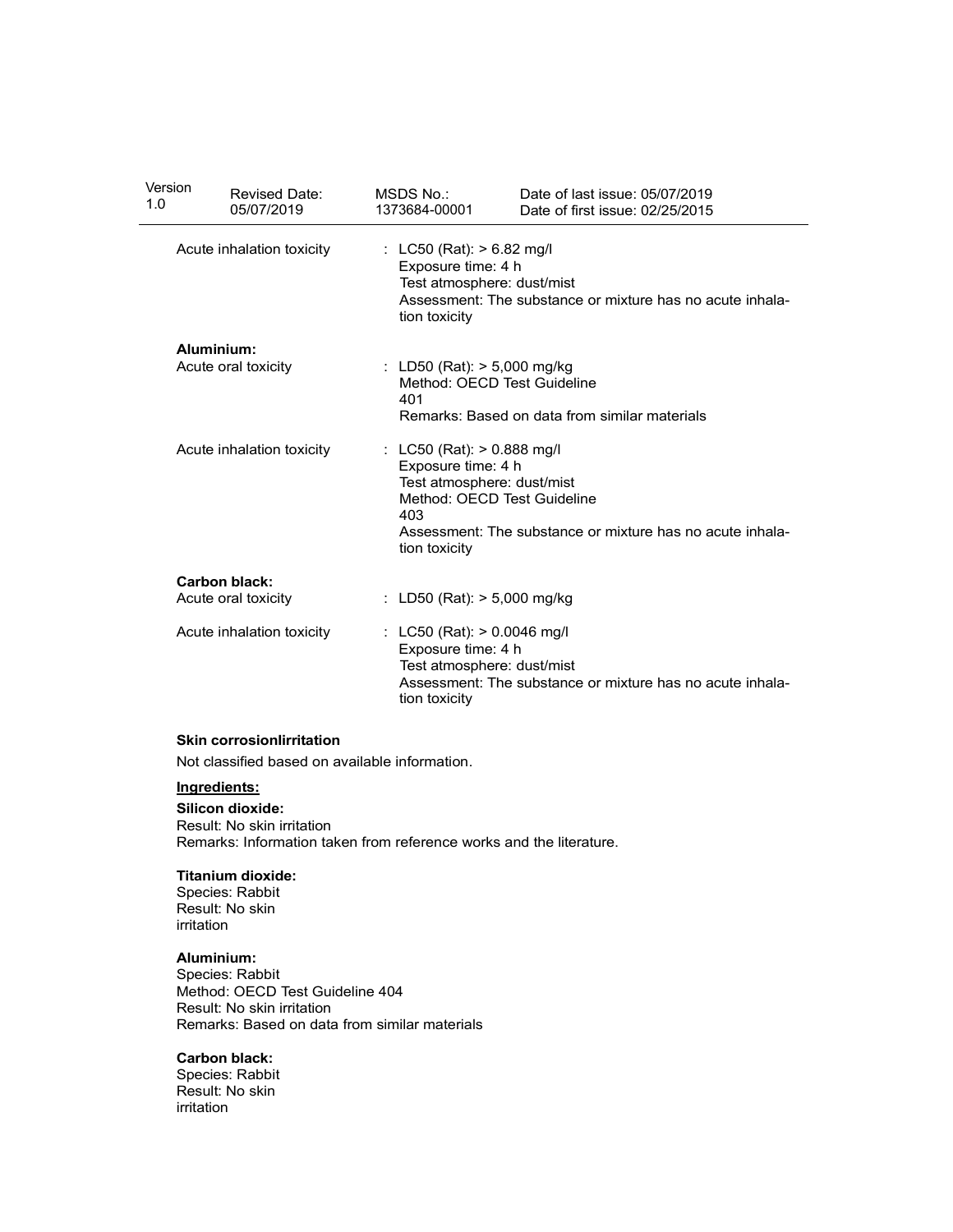## Serious eye damageleye irritation

Not classified based on available information.

Ingredients: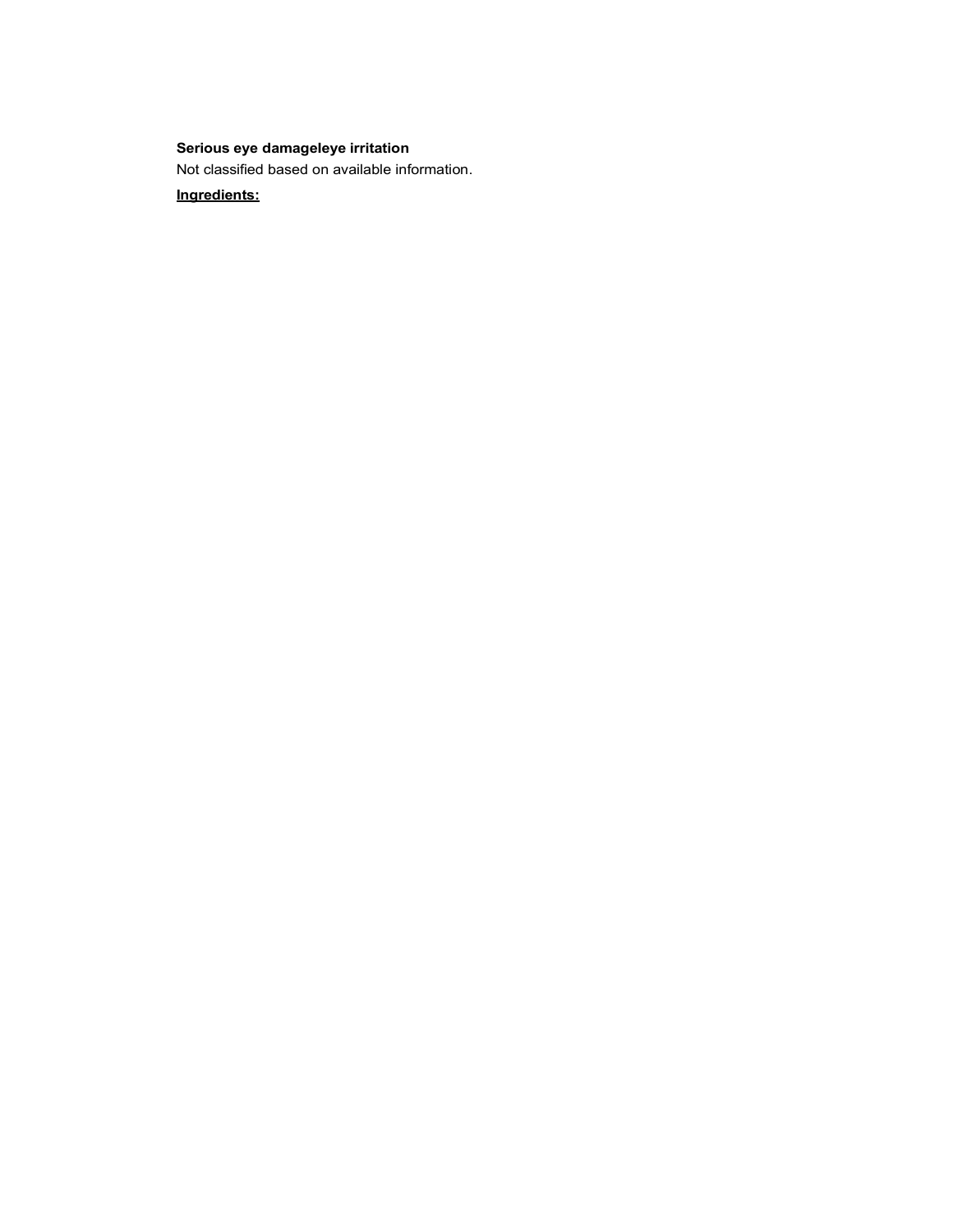| Version | Revised Date: | MSDS No.:     | Date of last issue: 05/07/2019  |
|---------|---------------|---------------|---------------------------------|
| 1.0     | 05/07/2019    | 1373684-00001 | Date of first issue: 02/25/2015 |

#### Silicon dioxide:

Result: No eye irritation Remarks: Information taken from reference works and the literature.

#### Titanium dioxide:

Species: Rabbit Result: No eye irritation

#### Aluminium:

Species: Rabbit Result: No eye irritation Remarks: Based on data from similar materials

#### Carbon black:

Species: Rabbit Result: No eye irritation

#### Respiratory or skin sensitization

Skin sensitization: Not classified based on available information. Respiratory sensitization: Not classified based on available information.

#### Ingredients:

Silicon dioxide:

Assessment: Does not cause skin sensitization.

Test Type: Skin: test type not specified Species: Guinea pig Remarks: No known sensitising effect. Information taken from reference works and the literature.

#### Titanium dioxide:

Test Type: Local lymph node assay (LLNA) Routes of exposure: Skin contact Species: Mouse Result: negative

#### Aluminium:

Routes of exposure: Skin contact Species: Guinea pig Result: negative Remarks: Based on data from similar materials

#### Carbon black:

Test Type: Buehler Test Routes of exposure: Skin contact Species: Guinea pig Method: OECD Test Guideline 406 Result: negative

#### Germ cell mutagenicity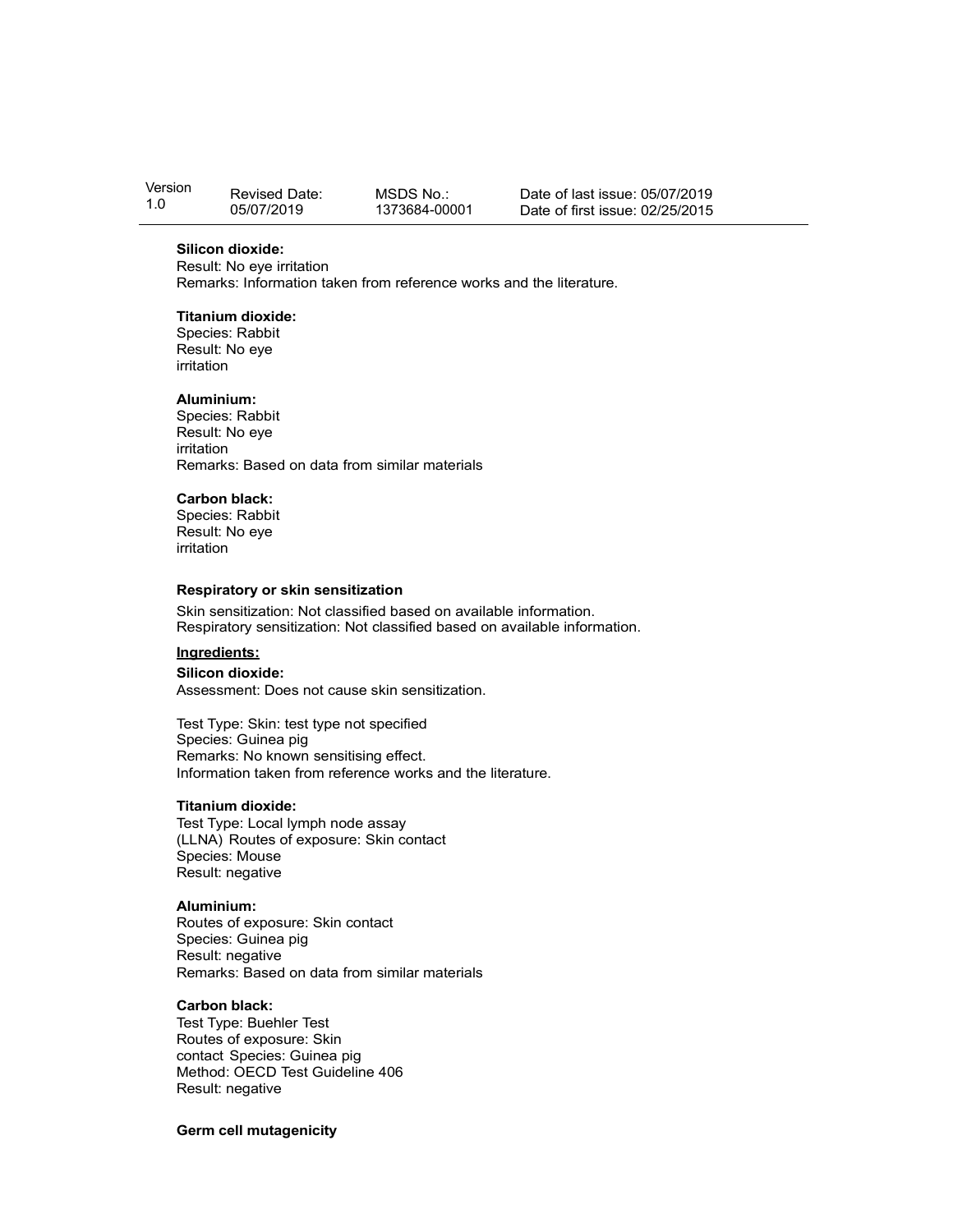Not classified based on available information.

#### Ingredients: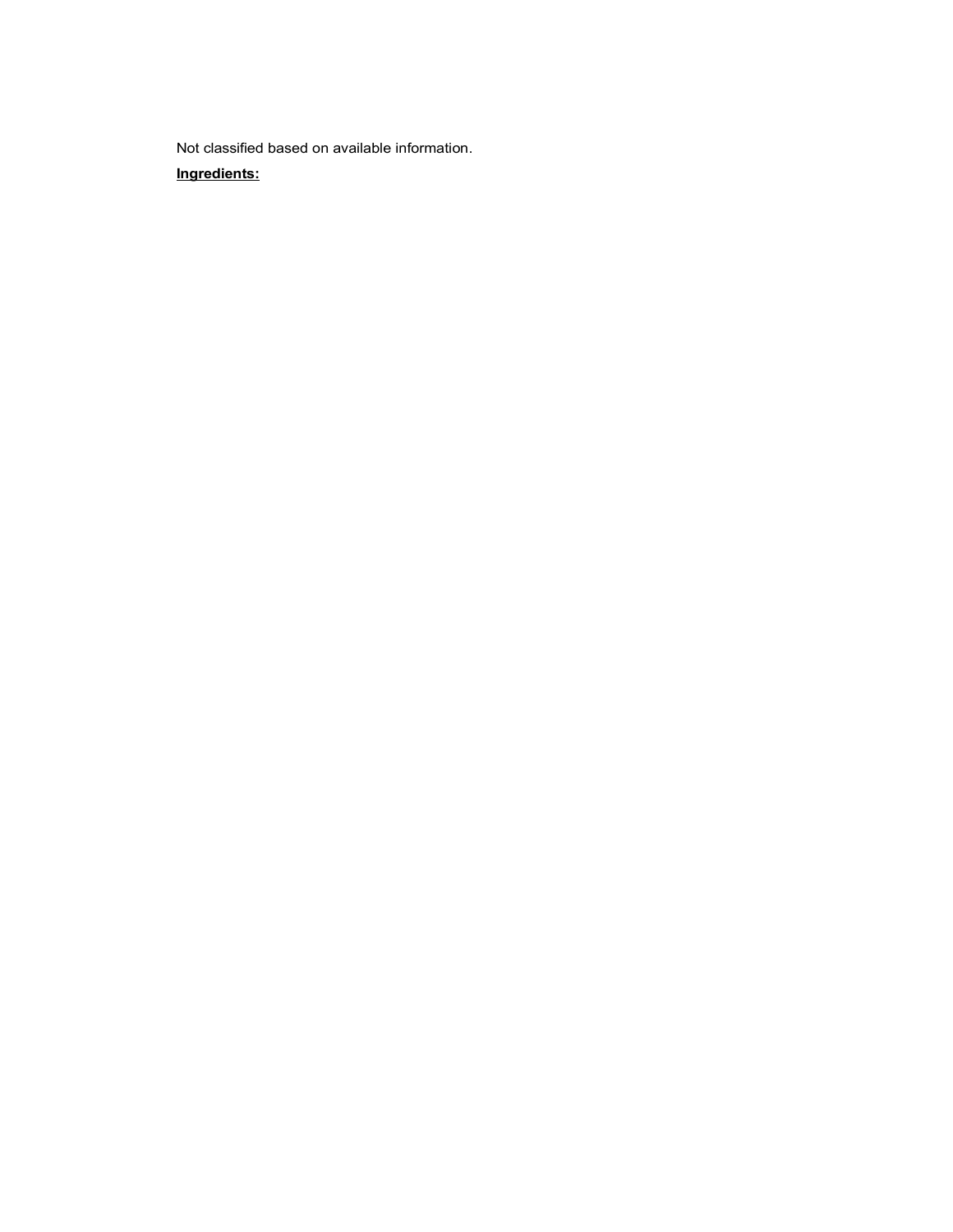| Version<br>1.0 | Revised Date:<br>05/07/2019                                    | MSDS No.:<br>1373684-00001                         | Date of last issue: 05/07/2019<br>Date of first issue: 02/25/2015                                                                                                         |
|----------------|----------------------------------------------------------------|----------------------------------------------------|---------------------------------------------------------------------------------------------------------------------------------------------------------------------------|
|                | Silicon dioxide:                                               |                                                    |                                                                                                                                                                           |
|                | Genotoxicity in vitro                                          | Result: negative<br>÷<br>literature.               | Remarks: Information taken from reference works and the                                                                                                                   |
|                | Genotoxicity in vivo                                           | : Application Route: Ingestion<br>Result: negative |                                                                                                                                                                           |
|                |                                                                | literature.                                        | Remarks: Information taken from reference works and the                                                                                                                   |
|                | Germ cell mutagenicity<br>- Assessment                         |                                                    | Animal testing did not show any mutagenic effects.                                                                                                                        |
|                | <b>Titanium dioxide:</b><br>Genotoxicity in vitro              |                                                    | : Test Type: Bacterial reverse mutation assay (AMES)                                                                                                                      |
|                | Genotoxicity in vivo                                           | Result: negative                                   | Test Type: In vivo micronucleus test                                                                                                                                      |
|                |                                                                | Species: Mouse<br>Result:<br>negative              |                                                                                                                                                                           |
|                | Aluminium:<br>Genotoxicity in vitro                            |                                                    | : Test Type: In vitro mammalian cell gene mutation test                                                                                                                   |
|                |                                                                | 476 Result: negative                               | Method: OECD Test Guideline                                                                                                                                               |
|                | Genotoxicity in vivo                                           | Species: Rat                                       | : Test Type: In vivo micronucleus test                                                                                                                                    |
|                |                                                                | Application Route: Ingestion                       | Method: OECD Test Guideline                                                                                                                                               |
|                |                                                                | 474 Result: negative                               | Remarks: Based on data from similar materials                                                                                                                             |
|                | <b>Carbon black:</b><br>Genotoxicity in vitro                  |                                                    | : Test Type: Bacterial reverse mutation assay (AMES)                                                                                                                      |
|                |                                                                | Result: negative                                   |                                                                                                                                                                           |
|                | Carcinogenicity                                                |                                                    |                                                                                                                                                                           |
|                | Not classified based on available information.<br>Ingredients: |                                                    |                                                                                                                                                                           |
|                | <b>Titanium dioxide:</b>                                       |                                                    |                                                                                                                                                                           |
|                | Species: Rat<br>Application Route: inhalation (dust/mist/fume) |                                                    |                                                                                                                                                                           |
|                | Exposure time: 24 Months                                       |                                                    |                                                                                                                                                                           |
|                | Method: OECD Test Guideline 453<br>Result: positive            |                                                    |                                                                                                                                                                           |
|                | inhalation hazard.                                             |                                                    | Remarks: The mechanism or mode of action may not be relevant in humans.<br>The substance is inextricably bound in the product and therefore does not contribute to a dust |
|                | Carcinogenicity -<br>Assess- ment                              | with animals.                                      | : Limited evidence of carcinogenicity in inhalation studies                                                                                                               |

10 / 17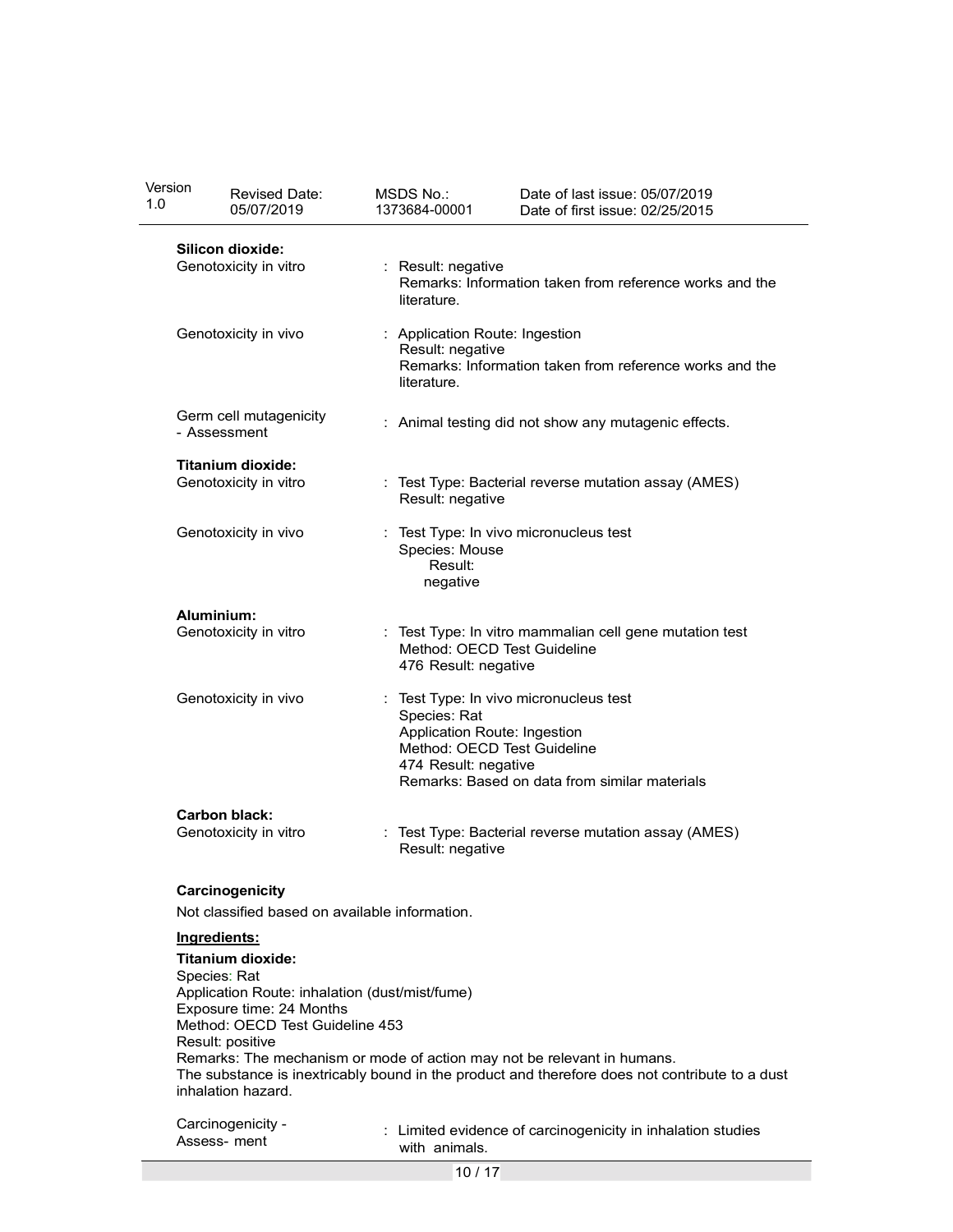| Version<br>1.0 | <b>Revised Date:</b><br>05/07/2019                                                                                                                                                            | MSDS No.:<br>1373684-00001                                                     | Date of last issue: 05/07/2019<br>Date of first issue: 02/25/2015                                                                                                                                 |            |  |
|----------------|-----------------------------------------------------------------------------------------------------------------------------------------------------------------------------------------------|--------------------------------------------------------------------------------|---------------------------------------------------------------------------------------------------------------------------------------------------------------------------------------------------|------------|--|
|                | Aluminium:<br>Species: Rat<br>Application Route: inhalation (dust/mist/fume)<br>Exposure time: 86 weeks<br>Result: negative                                                                   |                                                                                |                                                                                                                                                                                                   |            |  |
|                | <b>Carbon black:</b><br>Species: Rat<br><b>Application Route:</b><br>Inhalation Exposure time: 2<br>Years Result: positive<br>Target Organs: Lungs<br>contribute to a dust inhalation hazard. |                                                                                | Remarks: The substance is inextricably bound in the product and therefore does not                                                                                                                |            |  |
|                | Carcinogenicity -<br>Assess- ment                                                                                                                                                             | with animals                                                                   | : Sufficient evidence of carcinogenicity in inhalation studies                                                                                                                                    |            |  |
| <b>IARC</b>    |                                                                                                                                                                                               |                                                                                | Group 2B: Possibly carcinogenic to humans                                                                                                                                                         |            |  |
|                |                                                                                                                                                                                               | Titanium dioxide                                                               |                                                                                                                                                                                                   | 13463-67-7 |  |
|                |                                                                                                                                                                                               | Carbon black                                                                   |                                                                                                                                                                                                   | 1333-86-4  |  |
| <b>OSHA</b>    |                                                                                                                                                                                               | carcino- gen by OSHA.                                                          | No ingredient of this product present at levels greater than or<br>equal to 0.1% is identified as a carcinogen or potential                                                                       |            |  |
| <b>NTP</b>     |                                                                                                                                                                                               | carcinogen by NTP.                                                             | No ingredient of this product present at levels greater than or<br>equal to 0.1% is identified as a known or anticipated                                                                          |            |  |
|                | <b>Reproductive toxicity</b><br>Not classified based on available information.                                                                                                                |                                                                                |                                                                                                                                                                                                   |            |  |
| Ingredients:   |                                                                                                                                                                                               |                                                                                |                                                                                                                                                                                                   |            |  |
|                | Aluminium:<br>Effects on fertility                                                                                                                                                            | Species: Rat<br><b>Application Route:</b><br>Ingestion<br>422 Result: negative | : Test Type: Combined repeated dose toxicity study with the<br>reproduction/developmental toxicity screening test<br>Method: OECD Test Guideline<br>Remarks: Based on data from similar materials |            |  |
|                | Effects on fetal development                                                                                                                                                                  | Species: Mouse<br><b>Application Route:</b><br>Ingestion Result: negative      | : Test Type: Embryo-fetal development                                                                                                                                                             |            |  |
|                |                                                                                                                                                                                               |                                                                                |                                                                                                                                                                                                   |            |  |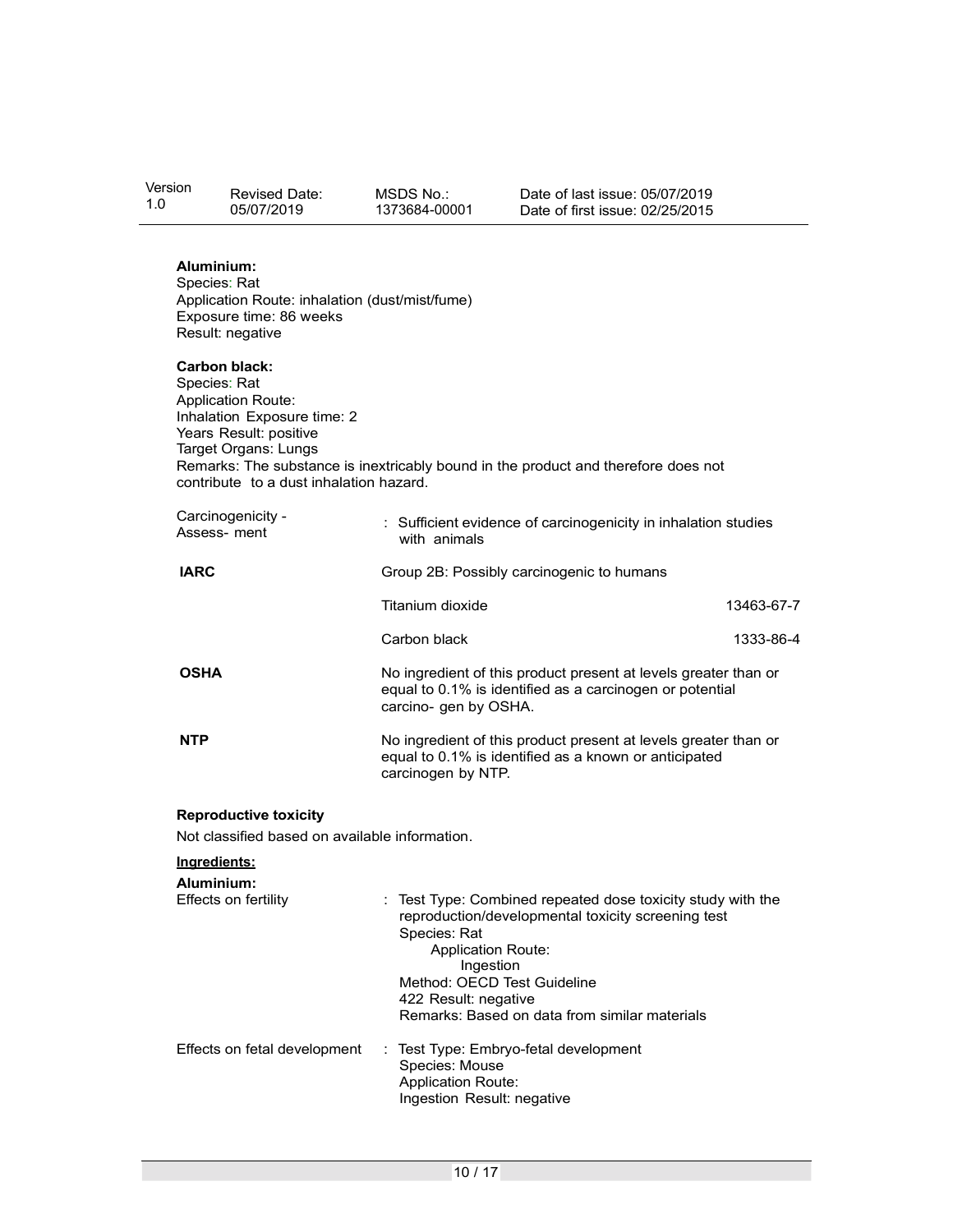| Version | <b>Revised Date:</b> | MSDS No.:     | Date of last issue: 05/07/2019  |
|---------|----------------------|---------------|---------------------------------|
| 1.0     | 05/07/2019           | 1373684-00001 | Date of first issue: 02/25/2015 |

#### STOT-single exposure

Not classified based on available information.

#### STOT-repeated exposure

Not classified based on available information.

#### Ingredients:

Carbon black:

Routes of exposure: inhalation (dust/mist/fume) Assessment: No significant health effects observed in animals at concentrations of 0.2 mg/l/6h/d or less.

#### Repeated dose toxicity

#### Ingredients:

Titanium dioxide: Species: Rat NOAEL: 24,000 mg/kg Application Route: Ingestion Exposure time: 28 d

Species: Rat NOAEL: 10 mg/m3 Application Route: inhalation (dust/mist/fume) Exposure time: 2 y Remarks: The substance is inextricably bound in the product and therefore does not contribute to a dust inhalation hazard.

#### Carbon black:

Species: Rat NOAEL: 1 mg/m3 LOAEL: 7 mg/m3 Application Route: Inhalation Test atmosphere: dust/mist Exposure time: 90 d<sub>d</sub> and the state of the state of the state of the state of the state of the state of the state of the state of the state of the state of the state of the state of the state of the state of the state of the state of the s Remarks: The substance is inextricably bound in the product and therefore does not contribute to a dust inhalation hazard.

#### Aspiration toxicity

Not classified based on available information.

#### Ingredients:

#### Distillates (petroleum), hydrotreated middle:

The substance or mixture is known to cause human aspiration toxicity hazards or has to be regarded as if it causes a human aspiration toxicity hazard.

#### SECTION 12. ECOLOGICAL INFORMATION

**Ecotoxicity**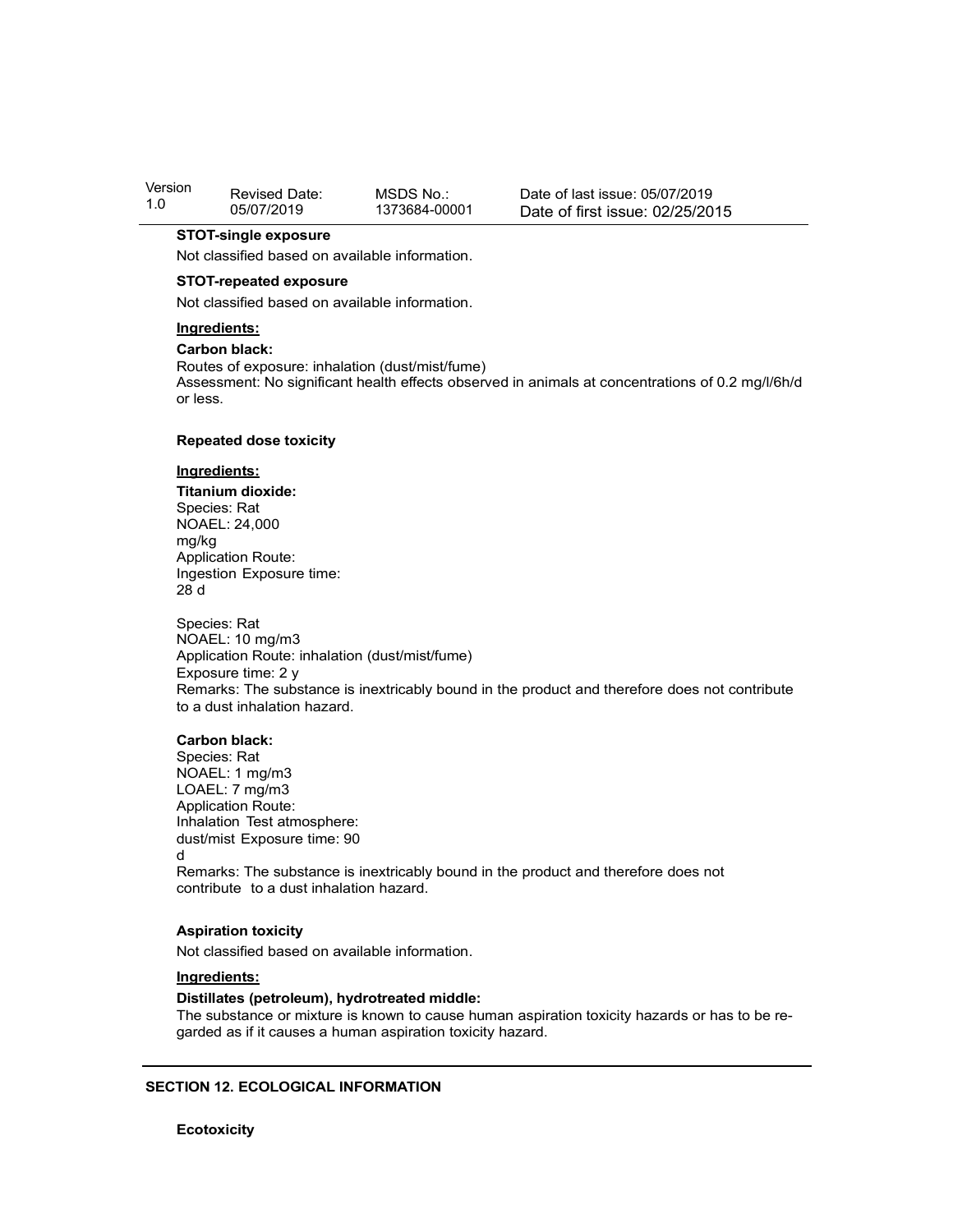Ingredients: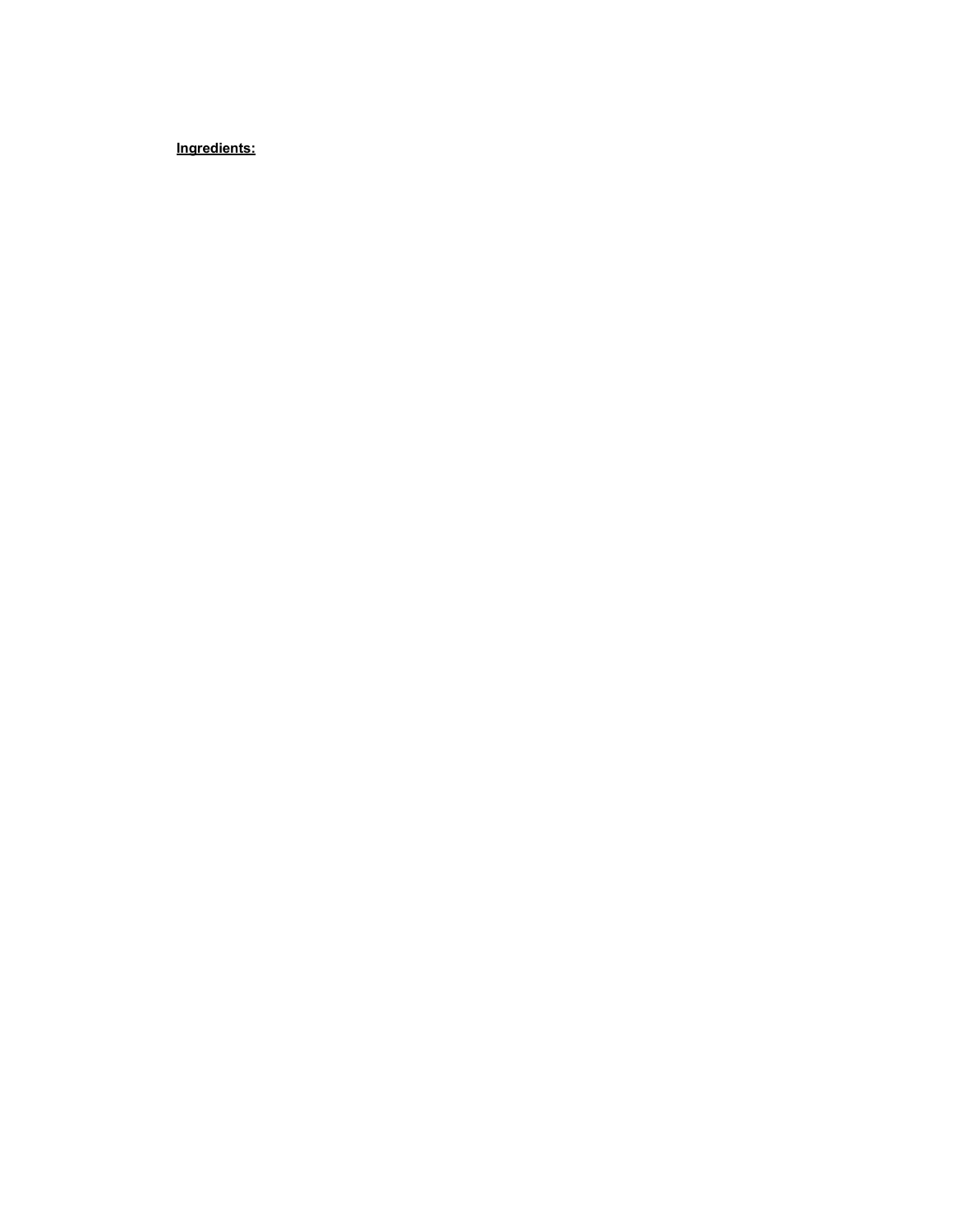| Version                     | Revised Date:                                          | MSDS No.:                                                                                                          | Date of last issue: 05/07/2019                         |  |  |
|-----------------------------|--------------------------------------------------------|--------------------------------------------------------------------------------------------------------------------|--------------------------------------------------------|--|--|
| 1.0                         | 05/07/2019                                             | 1373684-00001                                                                                                      | Date of first issue: 02/25/2015                        |  |  |
|                             | <b>Titanium dioxide:</b>                               |                                                                                                                    |                                                        |  |  |
|                             | Toxicity to fish                                       | : LC50 (Oncorhynchus mykiss (rainbow trout)): > 100<br>mg/l Exposure time: 96 h<br>Method: OECD Test Guideline 203 |                                                        |  |  |
|                             | Toxicity to daphnia and                                |                                                                                                                    |                                                        |  |  |
|                             | other aquatic invertebrates                            | mg/l Exposure time: 48 h                                                                                           | : EC50 (Daphnia magna (Water flea)): > 100             |  |  |
| Toxicity to algae           |                                                        | : EC50 (Skeletonema costatum (marine diatom)): > 10,000 mg/l<br>Exposure time: 72 h                                |                                                        |  |  |
|                             | Toxicity to bacteria                                   | : $EC50: > 1,000$<br>mg/l Exposure                                                                                 |                                                        |  |  |
|                             |                                                        | time: 3 h                                                                                                          | Method: OECD Test Guideline 209                        |  |  |
|                             | Aluminium:                                             |                                                                                                                    |                                                        |  |  |
|                             | Toxicity to fish                                       | mg/l Exposure time: 96 h                                                                                           | : LC50 (Oncorhynchus mykiss (rainbow trout)): 14.6     |  |  |
|                             | Toxicity to daphnia and                                |                                                                                                                    | : EC50 (Daphnia magna (Water flea)): > 0.135           |  |  |
| other aquatic invertebrates |                                                        | mg/l Exposure time: 48 h<br>Method: OECD Test Guideline 202                                                        |                                                        |  |  |
|                             |                                                        | solubility.                                                                                                        | Remarks: No toxicity at the limit of                   |  |  |
| Toxicity to algae           |                                                        | : EC50 (Pseudokirchneriella subcapitata (green algae)): >                                                          |                                                        |  |  |
|                             |                                                        | $0.004$ mg/l<br>Exposure time: 72                                                                                  |                                                        |  |  |
|                             |                                                        | h.                                                                                                                 | Method: OECD Test Guideline 201                        |  |  |
|                             |                                                        | solubility.                                                                                                        | Remarks: No toxicity at the limit of                   |  |  |
| tox-icity)                  | Toxicity to fish (Chronic                              |                                                                                                                    | : NOEC (Pimephales promelas (fathead minnow)): 7.1     |  |  |
|                             |                                                        | mg/l Exposure time: 28 d                                                                                           |                                                        |  |  |
|                             | <b>Carbon black:</b><br>Toxicity to fish               |                                                                                                                    | : LC0 (Danio rerio (zebra fish)): 1,000                |  |  |
|                             |                                                        | mg/l Exposure time: 96 h                                                                                           | Method: OECD Test Guideline 203                        |  |  |
|                             | Toxicity to daphnia and<br>other aquatic invertebrates |                                                                                                                    | : EC50 (Daphnia magna (Water flea)): > 5,600           |  |  |
|                             |                                                        | mg/l Exposure time: 24 h                                                                                           | Method: OECD Test Guideline 202                        |  |  |
|                             | Toxicity to algae                                      |                                                                                                                    | : NOEC (Desmodesmus subspicatus (green algae)): 10,000 |  |  |
|                             |                                                        | mg/l<br>Exposure time: 72 h                                                                                        | Method: OECD Test Guideline 201                        |  |  |

## Persistence and degradability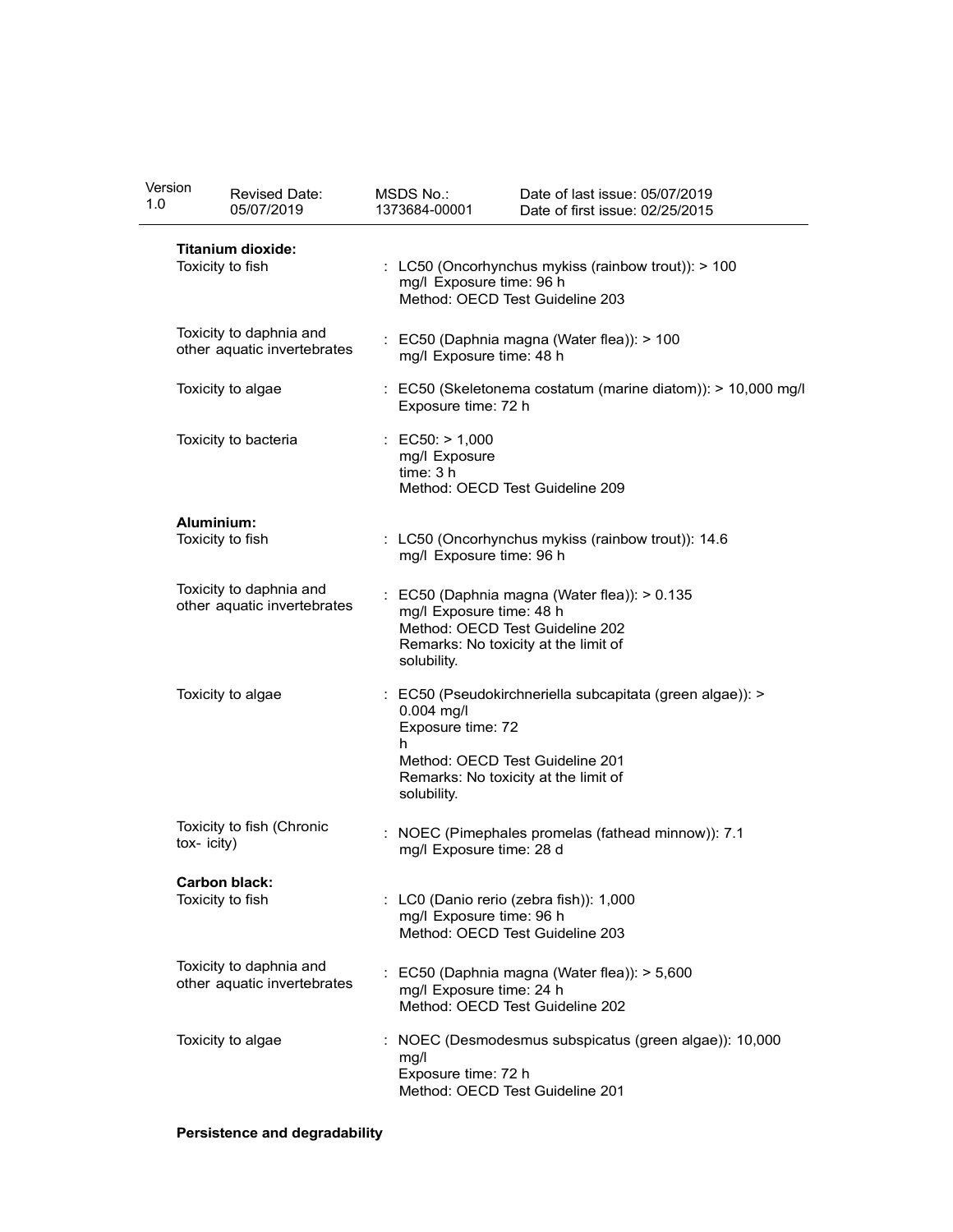No data available

Bioaccumulative potential No data available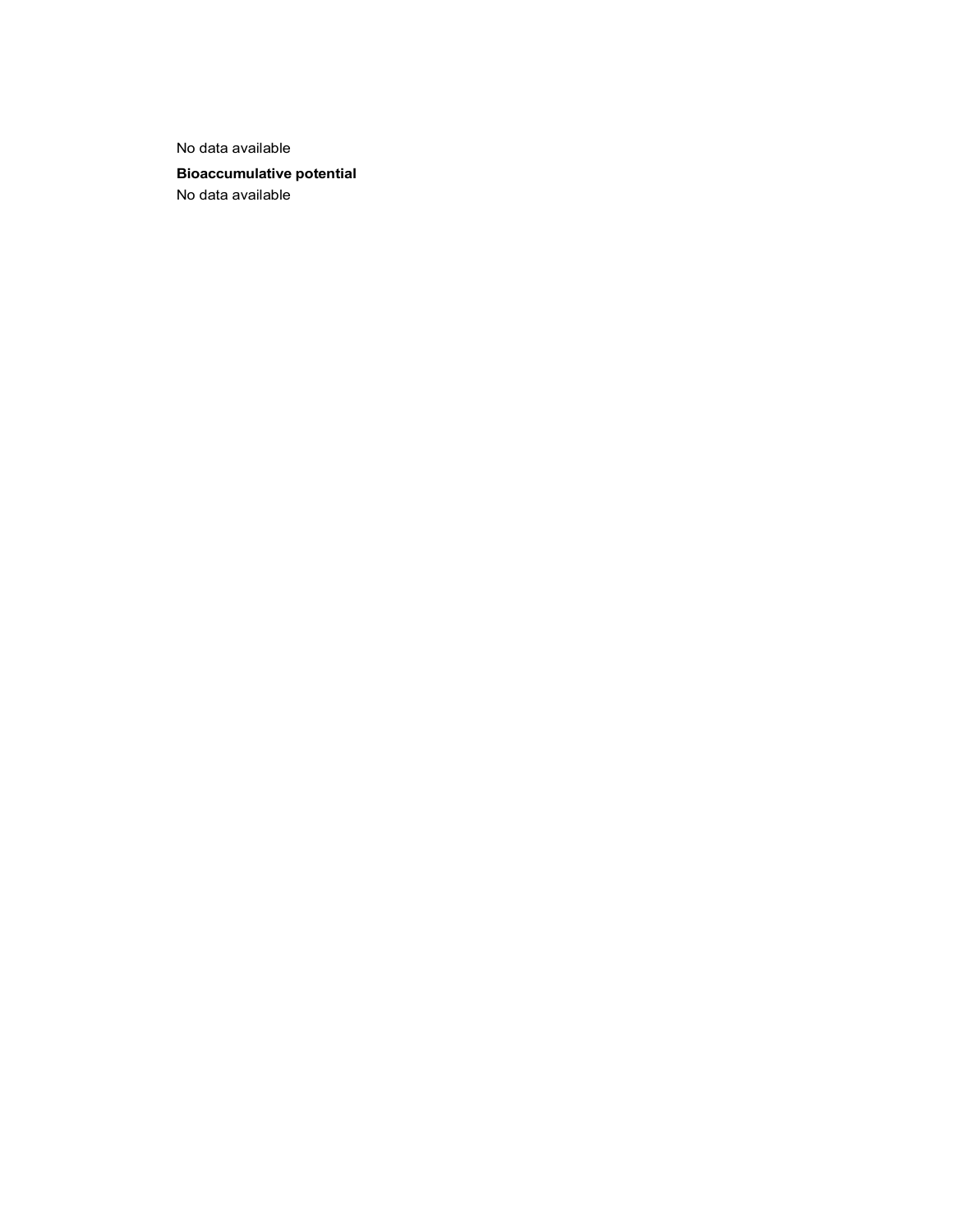| Mobility in soil  |  |
|-------------------|--|
| No data available |  |

#### Other adverse effects

#### SECTION 13. DISPOSAL CONSIDERATIONS

#### Disposal methods

| sion                                                                                                                                                                                                            | <b>Revised Date:</b><br>05/07/2019                                      | MSDS No.:<br>1373684-00001 | Date of last issue: 05/07/2019<br>Date of first issue: 02/25/2015 |  |  |
|-----------------------------------------------------------------------------------------------------------------------------------------------------------------------------------------------------------------|-------------------------------------------------------------------------|----------------------------|-------------------------------------------------------------------|--|--|
|                                                                                                                                                                                                                 | <b>Mobility in soil</b>                                                 |                            |                                                                   |  |  |
|                                                                                                                                                                                                                 | No data available                                                       |                            |                                                                   |  |  |
|                                                                                                                                                                                                                 | Other adverse effects                                                   |                            |                                                                   |  |  |
|                                                                                                                                                                                                                 | No data available                                                       |                            |                                                                   |  |  |
|                                                                                                                                                                                                                 | <b>CTION 13. DISPOSAL CONSIDERATIONS</b>                                |                            |                                                                   |  |  |
|                                                                                                                                                                                                                 | <b>Disposal methods</b>                                                 |                            |                                                                   |  |  |
| <b>Resource Conservation</b><br>This product has been evaluated for RCRA characteristics<br>and Recovery Act (RCRA)<br>and does not meet the criteria of hazardous waste if<br>discarded in its purchased form. |                                                                         |                            |                                                                   |  |  |
|                                                                                                                                                                                                                 | Waste from residues<br>Dispose of in accordance with local regulations. |                            |                                                                   |  |  |
| Contaminated packaging<br>Dispose of as unused product.<br>Empty containers should be taken to an approved waste<br>han- dling site for recycling or disposal.                                                  |                                                                         |                            |                                                                   |  |  |
|                                                                                                                                                                                                                 | CTION 14. TRANSPORT INFORMATION                                         |                            |                                                                   |  |  |

#### SECTION 14. TRANSPORT INFORMATION

#### International Regulation

#### UNRTDG

#### IATA-DGR

#### IMDG-Code

#### Transport in bulk according to Annex II of MARPOL 73I78 and the IBC Code

#### Domestic regulation

#### 49 CFR

### SECTION 15. REGULATORY INFORMATION

#### EPCRA - Emergency Planning and Community Right-to-Know

#### CERCLA Reportable Quantity

| <b>International Regulation</b>                                                                                     |          |                       |                                |
|---------------------------------------------------------------------------------------------------------------------|----------|-----------------------|--------------------------------|
| <b>UNRTDG</b><br>Not regulated as a dangerous good                                                                  |          |                       |                                |
| <b>IATA-DGR</b><br>Not regulated as a dangerous good                                                                |          |                       |                                |
| <b>IMDG-Code</b><br>Not regulated as a dangerous good                                                               |          |                       |                                |
| Transport in bulk according to Annex II of MARPOL 73178 and the IBC Code<br>Not applicable for product as supplied. |          |                       |                                |
| <b>Domestic regulation</b>                                                                                          |          |                       |                                |
| <b>49 CFR</b><br>Not regulated as a dangerous good                                                                  |          |                       |                                |
| <b>CTION 15. REGULATORY INFORMATION</b>                                                                             |          |                       |                                |
| <b>EPCRA - Emergency Planning and Community Right-to-Know</b>                                                       |          |                       |                                |
| <b>CERCLA Reportable Quantity</b>                                                                                   |          |                       |                                |
| Ingredients                                                                                                         | CAS-No.  | Component RQ<br>(lbs) | Calculated product RQ<br>(lbs) |
|                                                                                                                     |          | 5000                  | $\star$                        |
| Acetic anhydride                                                                                                    | 108-24-7 |                       |                                |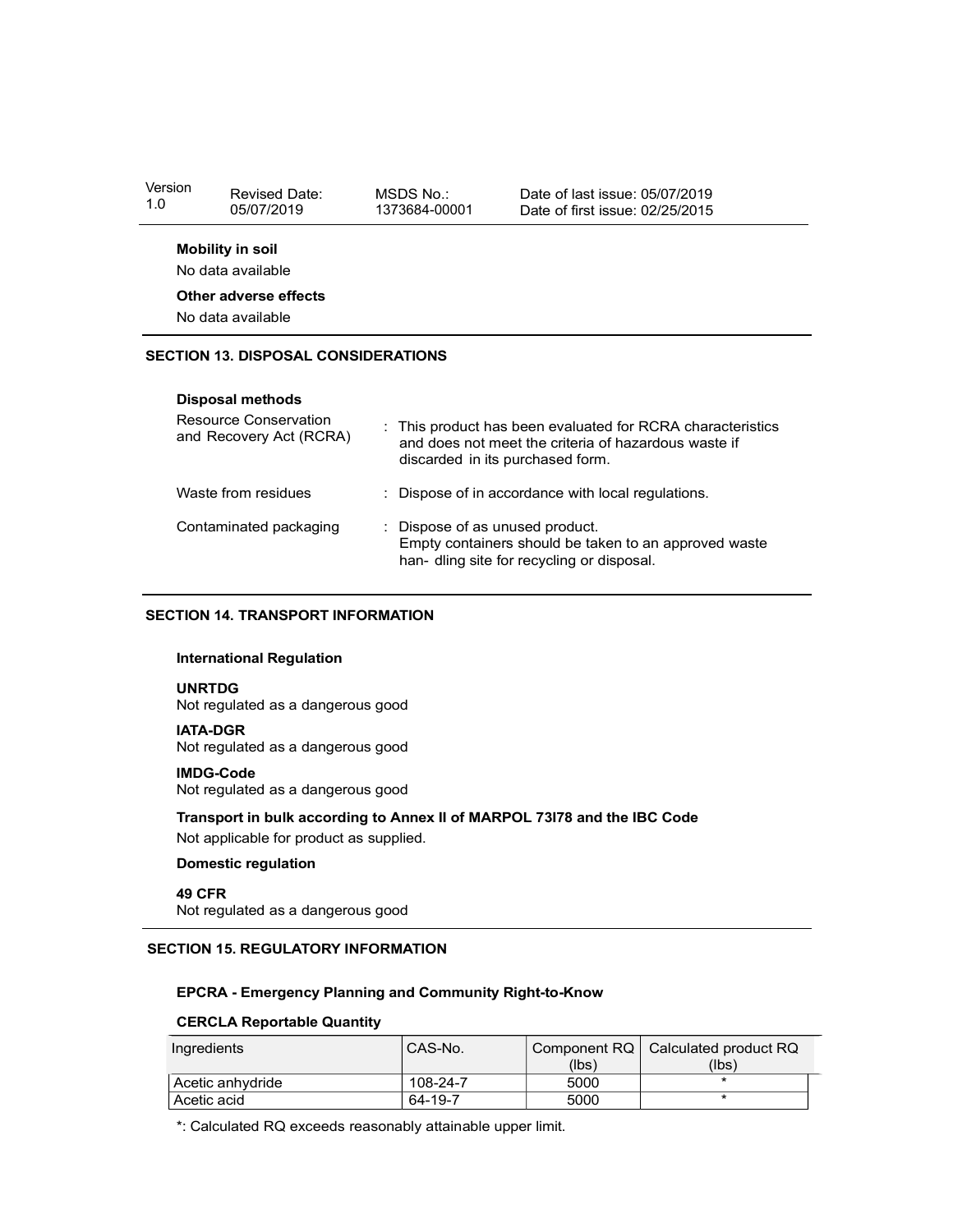| Version | <b>Revised Date:</b> | MSDS No       | Date of last issue: 05/07/2019  |
|---------|----------------------|---------------|---------------------------------|
| 1.0     | 05/07/2019           | 1373684-00001 | Date of first issue: 02/25/2015 |

#### SARA 304 Extremely Hazardous Substances Reportable Quantity

| ion             | <b>Revised Date:</b><br>05/07/2019 | MSDS No.:<br>1373684-00001                                                                                     | Date of last issue: 05/07/2019<br>Date of first issue: 02/25/2015 |            |
|-----------------|------------------------------------|----------------------------------------------------------------------------------------------------------------|-------------------------------------------------------------------|------------|
|                 |                                    | <b>SARA 304 Extremely Hazardous Substances Reportable Quantity</b>                                             |                                                                   |            |
|                 |                                    | This material does not contain any components with a section 304 EHS RQ.                                       |                                                                   |            |
|                 | SARA 3111312 Hazards               | : No SARA Hazards                                                                                              |                                                                   |            |
| <b>SARA 302</b> |                                    | : No chemicals in this material are subject to the reporting<br>re- quirements of SARA Title III, Section 302. |                                                                   |            |
| <b>SARA 313</b> |                                    | : The following components are subject to reporting levels<br>es- tablished by SARA Title III, Section 313:    |                                                                   |            |
|                 |                                    | Aluminium                                                                                                      | 7429-90-5                                                         | 1.6 %      |
|                 | <b>US State Regulations</b>        |                                                                                                                |                                                                   |            |
|                 | Pennsylvania Right To Know         |                                                                                                                |                                                                   |            |
|                 |                                    | Dimethyl siloxane, hydroxy-terminated                                                                          | 70131-67-8                                                        | 70 - 90 %  |
|                 | Silicon dioxide                    |                                                                                                                | 7631-86-9                                                         | $5 - 10%$  |
|                 |                                    | Distillates (petroleum), hydrotreated middle                                                                   | 64742-46-7                                                        | $5 - 10%$  |
|                 | Iron oxide                         |                                                                                                                | 1332-37-2                                                         | $1 - 5%$   |
|                 |                                    | Titanium dioxide                                                                                               | 13463-67-7                                                        | $1 - 5%$   |
|                 | Aluminium                          |                                                                                                                | 7429-90-5                                                         | $1 - 5 \%$ |

| Aluminium | 7429-90-5 | 1.6% |
|-----------|-----------|------|
|-----------|-----------|------|

#### US State Regulations

#### Pennsylvania Right To Know

| on           | <b>Revised Date:</b>                                    | MSDS No.:                                                                                                                                                               | Date of last issue: 05/07/2019                                                                                  |             |
|--------------|---------------------------------------------------------|-------------------------------------------------------------------------------------------------------------------------------------------------------------------------|-----------------------------------------------------------------------------------------------------------------|-------------|
|              | 05/07/2019                                              | 1373684-00001                                                                                                                                                           | Date of first issue: 02/25/2015                                                                                 |             |
|              |                                                         | SARA 304 Extremely Hazardous Substances Reportable Quantity                                                                                                             |                                                                                                                 |             |
|              |                                                         | This material does not contain any components with a section 304 EHS RQ.                                                                                                |                                                                                                                 |             |
|              | SARA 3111312 Hazards                                    | : No SARA Hazards                                                                                                                                                       |                                                                                                                 |             |
|              | <b>SARA 302</b>                                         |                                                                                                                                                                         | : No chemicals in this material are subject to the reporting<br>re- quirements of SARA Title III, Section 302.  |             |
|              | <b>SARA 313</b>                                         |                                                                                                                                                                         | : The following components are subject to reporting levels<br>es- tablished by SARA Title III, Section 313:     |             |
|              |                                                         | Aluminium                                                                                                                                                               | 7429-90-5                                                                                                       | 1.6 %       |
|              | <b>US State Regulations</b>                             |                                                                                                                                                                         |                                                                                                                 |             |
|              | Pennsylvania Right To Know                              |                                                                                                                                                                         |                                                                                                                 |             |
|              |                                                         | Dimethyl siloxane, hydroxy-terminated                                                                                                                                   | 70131-67-8                                                                                                      | 70 - 90 %   |
|              | Silicon dioxide                                         |                                                                                                                                                                         | 7631-86-9                                                                                                       | $5 - 10%$   |
|              |                                                         | Distillates (petroleum), hydrotreated middle                                                                                                                            | 64742-46-7                                                                                                      | $5 - 10%$   |
|              | Iron oxide                                              |                                                                                                                                                                         | 1332-37-2                                                                                                       | $1 - 5%$    |
|              | Titanium dioxide                                        |                                                                                                                                                                         | 13463-67-7                                                                                                      | $1 - 5%$    |
|              | Aluminium                                               |                                                                                                                                                                         | 7429-90-5                                                                                                       | $1 - 5%$    |
|              | Acetic acid                                             |                                                                                                                                                                         | 64-19-7                                                                                                         | $0 - 0.1 %$ |
|              | Acetic anhydride                                        |                                                                                                                                                                         | 108-24-7                                                                                                        | $0 - 0.1 %$ |
|              | <b>New Jersey Right To Know</b>                         |                                                                                                                                                                         |                                                                                                                 |             |
|              |                                                         | Dimethyl siloxane, hydroxy-terminated                                                                                                                                   | 70131-67-8                                                                                                      | 70 - 90 %   |
|              | Silicon dioxide                                         |                                                                                                                                                                         | 7631-86-9                                                                                                       | $5 - 10%$   |
|              |                                                         | Distillates (petroleum), hydrotreated middle                                                                                                                            | 64742-46-7                                                                                                      | $5 - 10%$   |
|              | Iron oxide                                              |                                                                                                                                                                         | 1332-37-2                                                                                                       | $1 - 5%$    |
|              | Titanium dioxide                                        |                                                                                                                                                                         | 13463-67-7                                                                                                      | $1 - 5%$    |
|              | Aluminium                                               |                                                                                                                                                                         | 7429-90-5                                                                                                       | $1 - 5%$    |
|              | Carbon black                                            |                                                                                                                                                                         | 1333-86-4                                                                                                       | $0.1 - 1%$  |
|              | <b>California Prop 65</b><br>to www.p65warnings.ca.gov. | This product does not contain any chemicals known to the State of<br>California to cause cancer, birth defects, or any other reproductive harm. For more information go |                                                                                                                 |             |
|              |                                                         |                                                                                                                                                                         |                                                                                                                 |             |
| <b>REACH</b> |                                                         | The ingredients of this product are reported in the following inventories:<br>: All ingredients (pre-)registered or exempt.                                             |                                                                                                                 |             |
| TSCA         |                                                         | Chemical Substances.                                                                                                                                                    | : All chemical substances in this material are included on or<br>exempted from listing on the TSCA Inventory of |             |
| AICS         |                                                         | : All ingredients listed or exempt.                                                                                                                                     |                                                                                                                 |             |
| <b>IECSC</b> |                                                         | : All ingredients listed or exempt.                                                                                                                                     |                                                                                                                 |             |
| <b>PICCS</b> |                                                         | : All ingredients listed or exempt.                                                                                                                                     |                                                                                                                 |             |
|              |                                                         |                                                                                                                                                                         |                                                                                                                 |             |

#### The ingredients of this product are reported in the following inventories:

| New Jersey Right To Know                                |                  |                                                                                                                                                                         |            |            |  |
|---------------------------------------------------------|------------------|-------------------------------------------------------------------------------------------------------------------------------------------------------------------------|------------|------------|--|
|                                                         |                  | Dimethyl siloxane, hydroxy-terminated                                                                                                                                   | 70131-67-8 | 70 - 90 %  |  |
|                                                         | Silicon dioxide  |                                                                                                                                                                         | 7631-86-9  | $5 - 10%$  |  |
|                                                         |                  | Distillates (petroleum), hydrotreated middle                                                                                                                            | 64742-46-7 | $5 - 10%$  |  |
|                                                         | Iron oxide       |                                                                                                                                                                         | 1332-37-2  | $1 - 5%$   |  |
|                                                         | Titanium dioxide |                                                                                                                                                                         | 13463-67-7 | $1 - 5%$   |  |
|                                                         | Aluminium        |                                                                                                                                                                         | 7429-90-5  | $1 - 5%$   |  |
|                                                         | Carbon black     |                                                                                                                                                                         | 1333-86-4  | $0.1 - 1%$ |  |
| <b>California Prop 65</b><br>to www.p65warnings.ca.gov. |                  | This product does not contain any chemicals known to the State of<br>California to cause cancer, birth defects, or any other reproductive harm. For more information go |            |            |  |
|                                                         |                  | The ingredients of this product are reported in the following inventories:                                                                                              |            |            |  |
| <b>REACH</b>                                            |                  | : All ingredients (pre-)registered or exempt.                                                                                                                           |            |            |  |
| <b>TSCA</b>                                             |                  | All chemical substances in this material are included on or<br>exempted from listing on the TSCA Inventory of<br>Chemical Substances.                                   |            |            |  |
| <b>AICS</b>                                             |                  | All ingredients listed or exempt.                                                                                                                                       |            |            |  |
| <b>IECSC</b>                                            |                  | : All ingredients listed or exempt.                                                                                                                                     |            |            |  |
| <b>PICCS</b>                                            |                  | : All ingredients listed or exempt.                                                                                                                                     |            |            |  |
|                                                         |                  |                                                                                                                                                                         |            |            |  |
|                                                         |                  |                                                                                                                                                                         |            |            |  |
|                                                         |                  |                                                                                                                                                                         |            |            |  |
|                                                         |                  |                                                                                                                                                                         |            |            |  |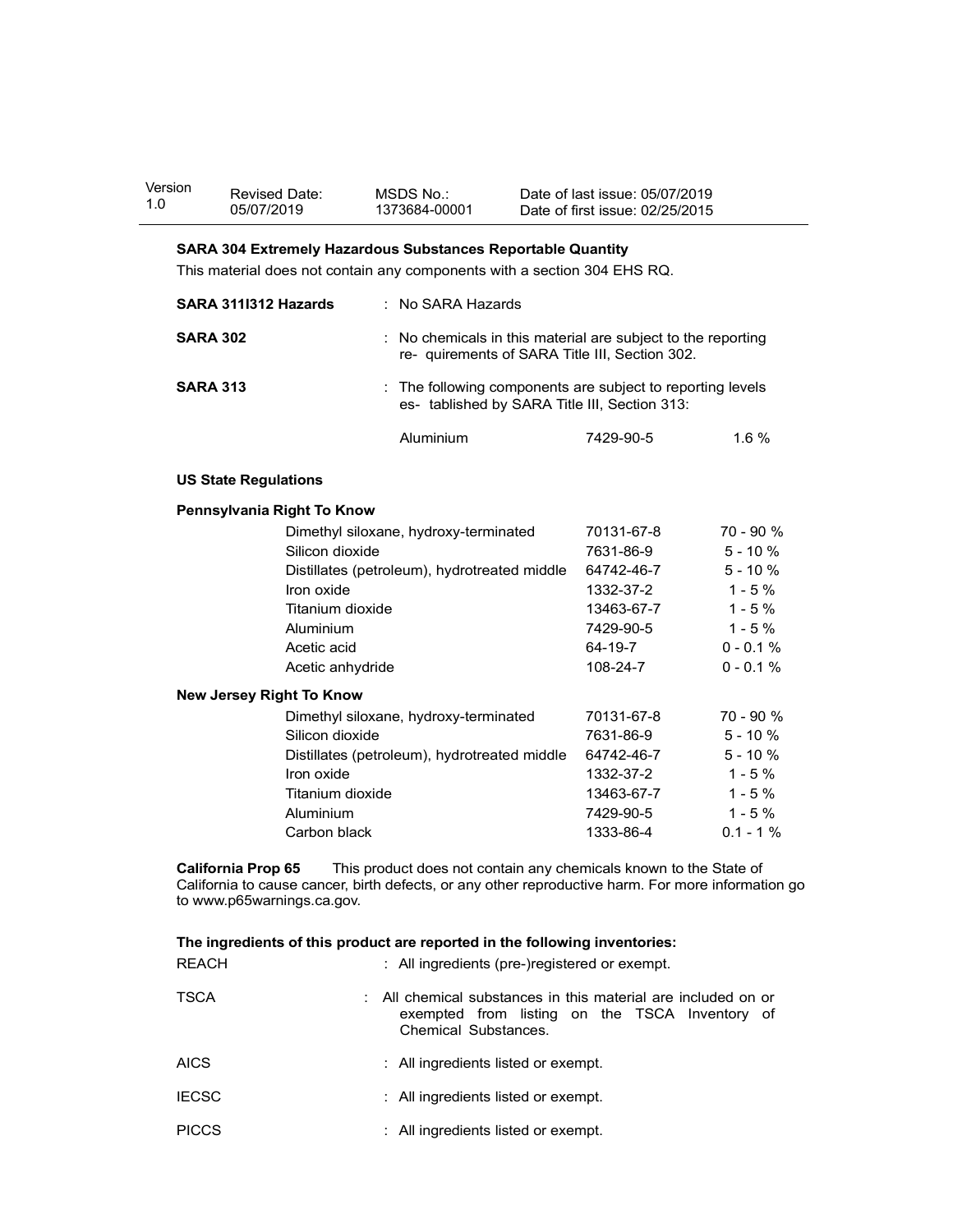| Version<br>1.0     | Revised Date:<br>05/07/2019          | MSDS No.:<br>1373684-00001 | Date of last issue: 05/07/2019<br>Date of first issue: 02/25/2015                                                                                                            |   |  |
|--------------------|--------------------------------------|----------------------------|------------------------------------------------------------------------------------------------------------------------------------------------------------------------------|---|--|
| <b>DSL</b>         |                                      |                            | : All chemical substances in this product comply with the<br>CEPA 1999 and NSNR and are on or exempt from listing on<br>the Canadian Domestic Substances List (DSL).         |   |  |
| <b>Inventories</b> |                                      |                            |                                                                                                                                                                              |   |  |
| TSCA (USA)         |                                      |                            | AICS (Australia), DSL (Canada), IECSC (China), REACH (European Union), ENCS (Japan),<br>ISHL (Japan), KECI (Korea), NZIoC (New Zealand), PICCS (Philippines), TCSI (Taiwan), |   |  |
|                    | <b>SECTION 16. OTHER INFORMATION</b> |                            |                                                                                                                                                                              |   |  |
|                    | <b>Further information</b>           |                            |                                                                                                                                                                              |   |  |
| NFPA:              | Flammability                         |                            | HMIS III:                                                                                                                                                                    |   |  |
|                    |                                      |                            | <b>HEALTH</b>                                                                                                                                                                | 1 |  |
| ЧIJ<br>eə          |                                      | λ<br>训<br><b>ap</b>        | <b>FLAMMABILITY</b>                                                                                                                                                          | 1 |  |

## SECTION 16. OTHER INFORMATION



|                  | <b>HEALTH</b>          |   |  |
|------------------|------------------------|---|--|
| Λ<br>ijij.<br>gp | <b>FLAMMABILITY</b>    |   |  |
| ļS<br>u          | <b>PHYSICAL HAZARD</b> | 0 |  |

#### Full text of other abbreviations

| TION 16. OTHER INFORMATION                                               |                 |                                                                                                                                                        |                                                                                                                                 |   |
|--------------------------------------------------------------------------|-----------------|--------------------------------------------------------------------------------------------------------------------------------------------------------|---------------------------------------------------------------------------------------------------------------------------------|---|
| <b>Further information</b>                                               |                 |                                                                                                                                                        |                                                                                                                                 |   |
| NFPA:<br>Flammability                                                    |                 | HMIS III:                                                                                                                                              |                                                                                                                                 |   |
|                                                                          |                 |                                                                                                                                                        | <b>HEALTH</b>                                                                                                                   | 1 |
| ЧìІ<br>eə<br>Н                                                           |                 | Λ<br>1III<br>gp                                                                                                                                        | <b>FLAMMABILITY</b>                                                                                                             | 1 |
|                                                                          |                 | ļS<br>u                                                                                                                                                | <b>PHYSICAL HAZARD</b>                                                                                                          | 0 |
|                                                                          | Special hazard. |                                                                                                                                                        | 0 = not significant, 1 =Slight,<br>2 = Moderate, 3 = High<br>$4$ = Extreme, $*$ = Chronic                                       |   |
| Full text of other abbreviations                                         |                 |                                                                                                                                                        |                                                                                                                                 |   |
| <b>ACGIH</b><br><b>NIOSH REL</b><br>OSHA P0                              |                 | USA. ACGIH Threshold Limit Values (TLV)<br>USA. NIOSH Recommended Exposure Limits<br>USA. OSHA - TABLE Z-1 Limits for Air Contaminants<br>$-1910.1000$ |                                                                                                                                 |   |
| OSHA Z-1                                                                 |                 | : USA. Occupational Exposure Limits (OSHA) - Table Z-1<br>Lim- its for Air Contaminants                                                                |                                                                                                                                 |   |
| OSHA Z-3                                                                 |                 | Min-eral Dusts                                                                                                                                         | : USA. Occupational Exposure Limits (OSHA) - Table Z-3                                                                          |   |
| <b>ACGIH / TWA</b><br>NIOSH REL / TWA                                    |                 |                                                                                                                                                        | 8-hour, time-weighted average<br>: Time-weighted average concentration for up to a 10-hour<br>workday during a 40-hour workweek |   |
| NIOSH REL / ST                                                           |                 |                                                                                                                                                        | : STEL - 15-minute TWA exposure that should not be<br>exceeded at any time during a workday                                     |   |
| OSHA P0 / TWA<br>OSHA Z-1 / TWA<br>OSHA Z-3 / TWA                        |                 | 8-hour time weighted average<br>: 8-hour time weighted average<br>: 8-hour time weighted average                                                       |                                                                                                                                 |   |
| Sources of key data used<br>to compile the Material<br>Safety Data Sheet |                 | : Internal technical data, data from raw material SDSs, OECD<br>eChem Portal search results and European Chemicals<br>Agen-cy, http://echa.europa.eu/  |                                                                                                                                 |   |

 $4 =$  Extreme,  $* =$  Chronic